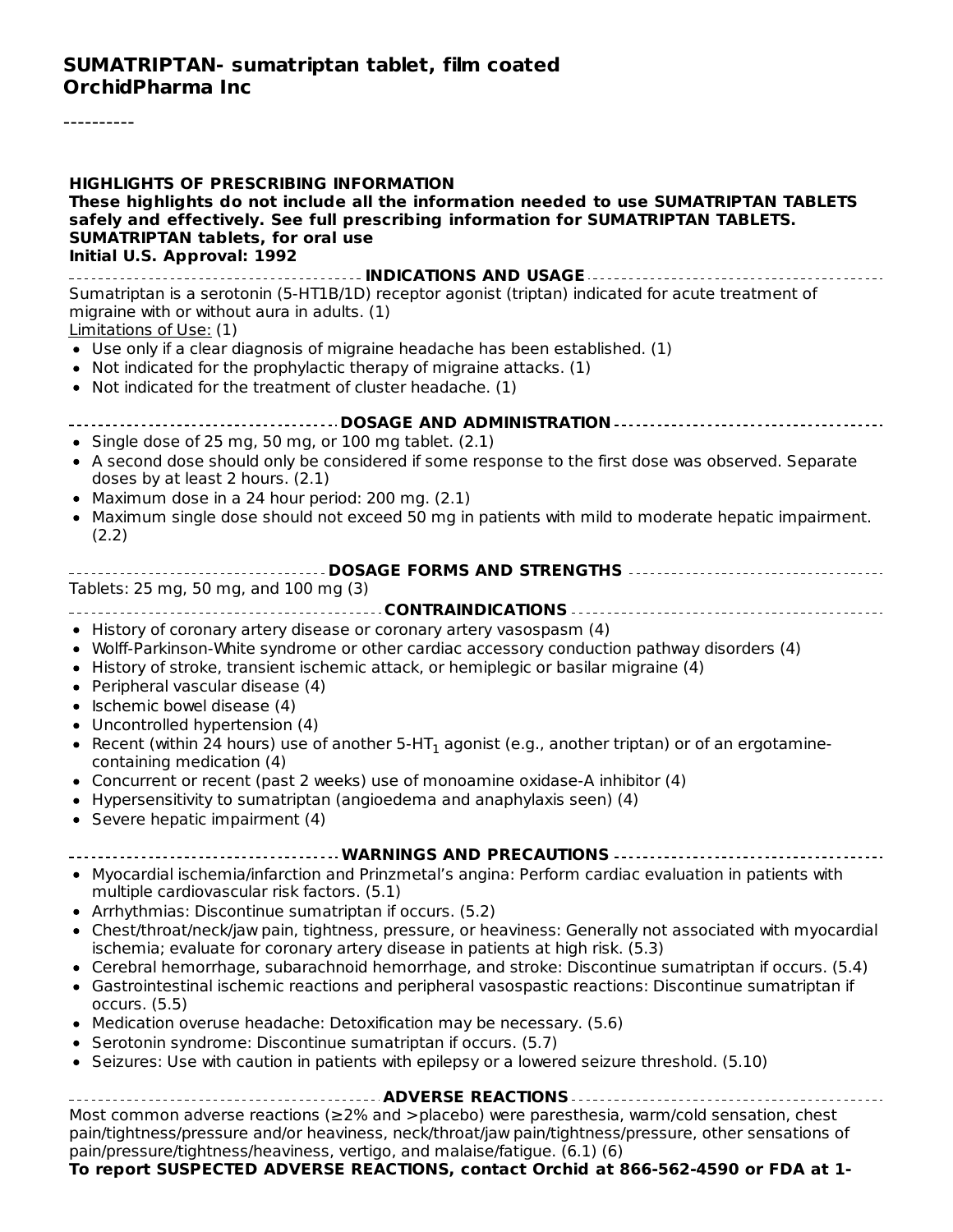**To report SUSPECTED ADVERSE REACTIONS, contact Orchid at 866-562-4590 or FDA at 1- 800-FDA-1088 or www.fda.gov/medwatch.** (6)

**USE IN SPECIFIC POPULATIONS** Pregnancy: Based on animal data, may cause fetal harm. (8.1)

**See 17 for PATIENT COUNSELING INFORMATION and FDA-approved patient labeling.**

**Revised: 1/2022**

**FULL PRESCRIBING INFORMATION: CONTENTS\***

**1 INDICATIONS AND USAGE**

#### **2 DOSAGE AND ADMINISTRATION**

- **2.1 Dosing Information**
- **2.2 Dosing in Patients with Hepatic Impairment**
- **3 DOSAGE FORMS AND STRENGTHS**
- **4 CONTRAINDICATIONS**
- **5 WARNINGS AND PRECAUTIONS**
	- **5.1 Myocardial Ischemia, Myocardial Infarction, and Prinzmetal's Angina**
	- **5.2 Arrhythmias**
	- **5.3 Chest, Throat, Neck, and/or Jaw Pain/Tightness/Pressure**
	- **5.4 Cerebrovascular Events**
	- **5.5 Other Vasospasm Reactions**
	- **5.6 Medication Overuse Headache**
	- **5.7 Serotonin Syndrome**
	- **5.8 Increase in Blood Pressure**
	- **5.9 Anaphylactic/Anaphylactoid Reactions**
	- **5.10 Seizures**
- **6 ADVERSE REACTIONS**
	- **6.1 Clinical Trials Experience**
	- **6.2 Postmarketing Experience**
- **7 DRUG INTERACTIONS**
	- **7.1 Ergot-Containing Drugs**
	- **7.2 Monoamine Oxidase-A Inhibitors**
	- **7.3 Other 5-HT Agonists 1**

**7.4 Selective Serotonin Reuptake Inhibitors/Serotonin Norepinephrine Reuptake Inhibitors and Serotonin Syndrome**

- **8 USE IN SPECIFIC POPULATIONS**
	- **8.1 Pregnancy**
	- **8.2 Lactation**
	- **8.4 Pediatric Use**
	- **8.5 Geriatric Use**
	- **8.6 Hepatic Impairment**
- **10 OVERDOSAGE**
- **11 DESCRIPTION**
- **12 CLINICAL PHARMACOLOGY**
	- **12.1 Mechanism of Action**
	- **12.2 Pharmacodynamics**
	- **12.3 Pharmacokinetics**
- **13 NONCLINICAL TOXICOLOGY**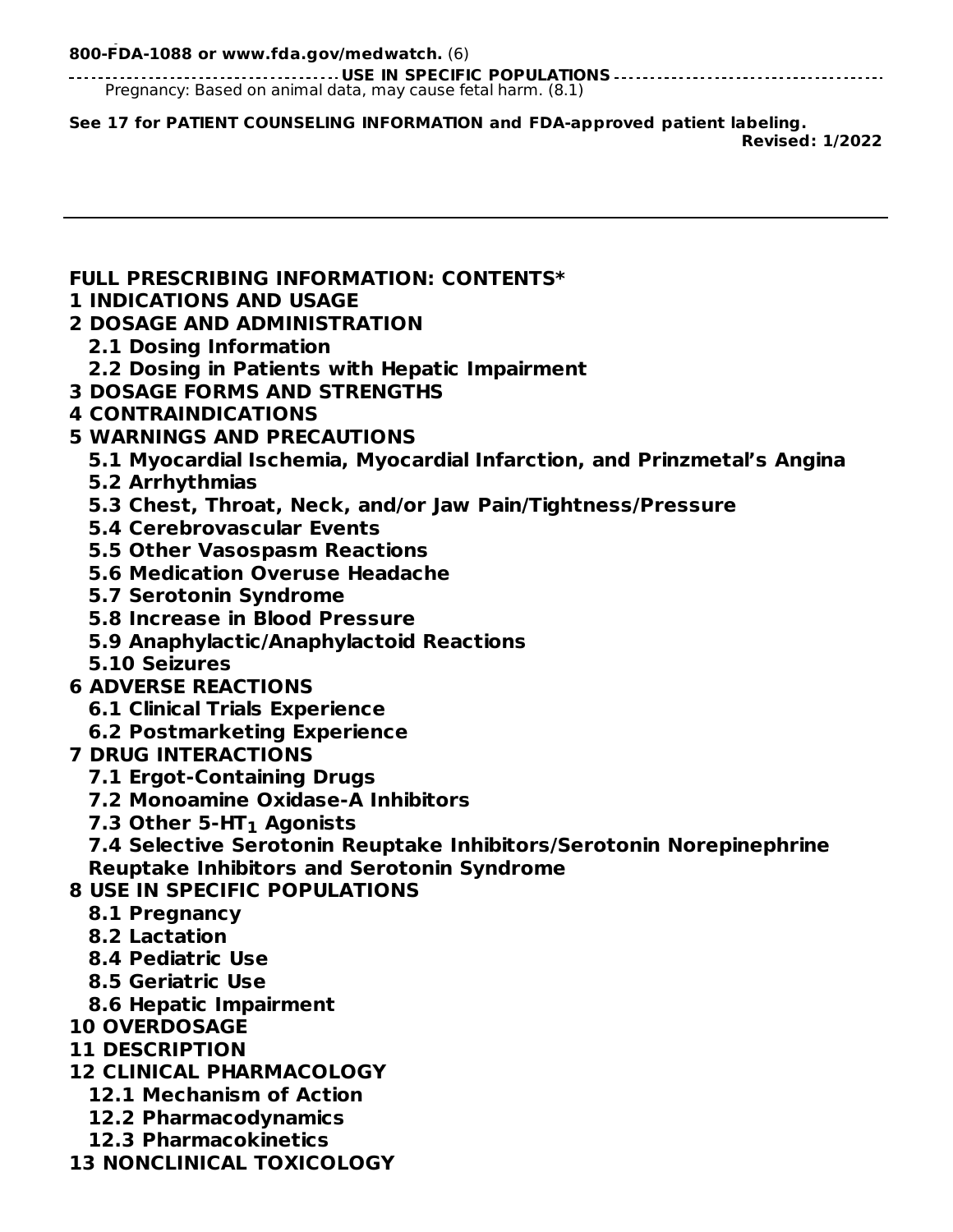### **13.1 Carcinogenesis, Mutagenesis, Impairment of Fertility**

**13.2 Animal Toxicology and/or Pharmacology**

#### **14 CLINICAL STUDIES**

#### **16 HOW SUPPLIED/STORAGE AND HANDLING**

#### **17 PATIENT COUNSELING INFORMATION**

\* Sections or subsections omitted from the full prescribing information are not listed.

#### **FULL PRESCRIBING INFORMATION**

#### **1 INDICATIONS AND USAGE**

Sumatriptan tablets are indicated for the acute treatment of migraine with or without aura in adults.

Limitations of Use:

- Use only if a clear diagnosis of migraine headache has been established. If a patient has no response to the first migraine attack treated with sumatriptan, reconsider the diagnosis of migraine before sumatriptan is administered to treat any subsequent attacks.
- Sumatriptan is not indicated for the prevention of migraine attacks.
- Safety and effectiveness of sumatriptan tablets have not been established for cluster headache.

### **2 DOSAGE AND ADMINISTRATION**

### **2.1 Dosing Information**

The recommended dose of sumatriptan tablets is 25 mg, 50 mg, or 100 mg. Doses of 50 mg and 100 mg may provide a greater effect than the 25 mg dose, but doses of 100 mg may not provide a greater effect than the 50 mg dose. Higher doses may have a greater risk of adverse reactions [see Clinical Studies (14)].

If the migraine has not resolved by 2 hours after taking sumatriptan tablets, or returns after a transient improvement, a second dose may be administered at least 2 hours after the first dose. The maximum daily dose is 200 mg in a 24 hour period.

#### Use after sumatriptan injection

If the migraine returns following an initial treatment with sumatriptan injection, additional single sumatriptan tablets (up to 100 mg/day) may be given with an interval of at least 2 hours between tablet doses.

The safety of treating an average of more than 4 headaches in a 30 day period has not been established.

### **2.2 Dosing in Patients with Hepatic Impairment**

If treatment is deemed advisable in the presence of mild to moderate hepatic impairment, the maximum single dose should not exceed 50 mg [see Use in Specific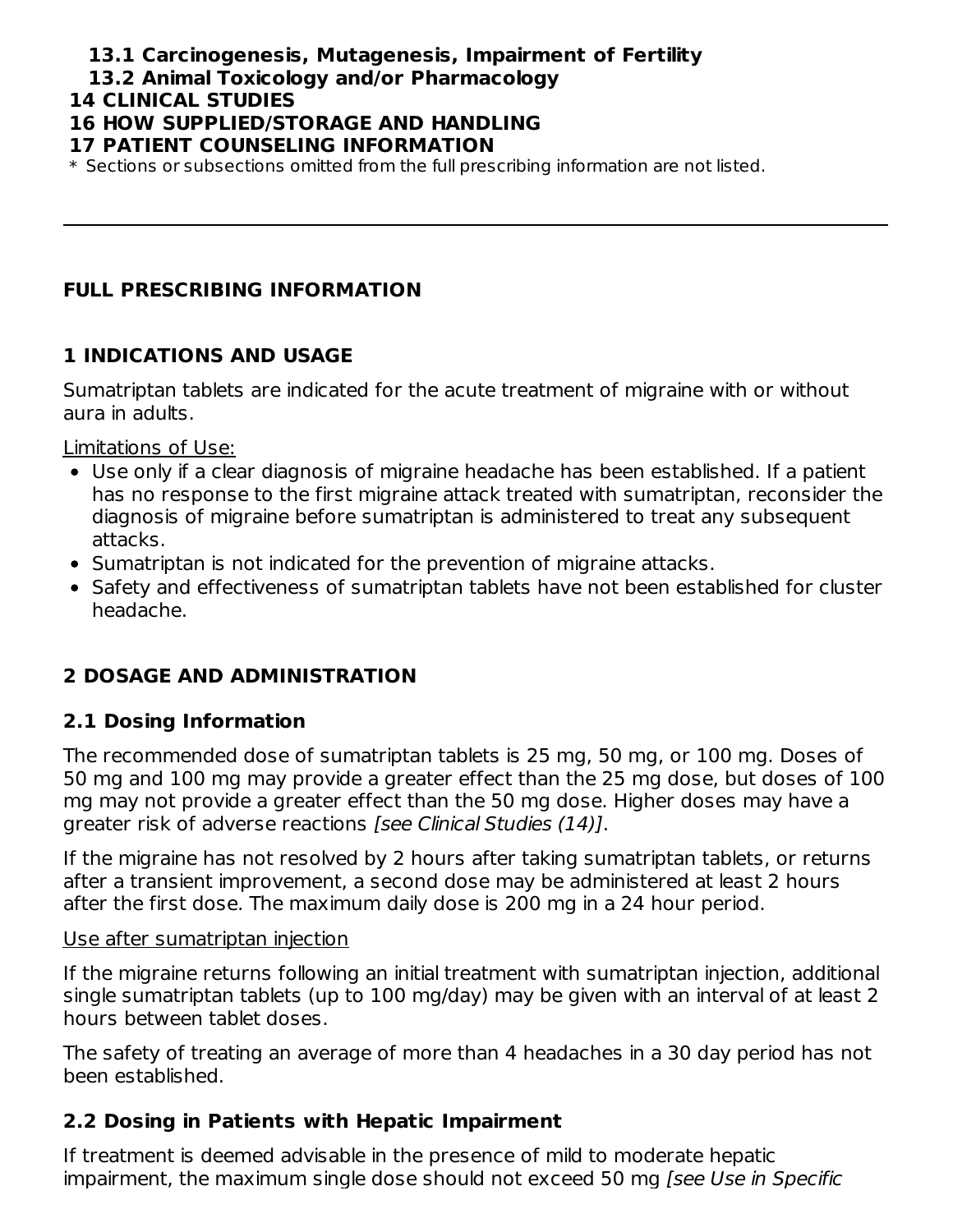### **3 DOSAGE FORMS AND STRENGTHS**

25 mg Tablets: yellow colored, film coated, triangular biconvex debossed with "S" on one side and "102" on the other side.

50 mg Tablets: pink colored, film coated, triangular biconvex debossed with "S" on one side and "103" on the other side.

100 mg Tablets: white to off white, film coated, triangular biconvex debossed with "S" on one side and "104" on the other side.

# **4 CONTRAINDICATIONS**

Sumatriptan tablets are contraindicated in patients with:

- Ischemic coronary artery disease (CAD) (angina pectoris, history of myocardial infarction, or documented silent ischemia) or coronary artery vasospasm, including Prinzmetal's angina [see Warnings and Precautions (5.1)]
- Wolff-Parkinson-White syndrome or arrhythmias associated with other cardiac accessory conduction pathway disorders [see Warnings and Precautions (5.2)]
- History of stroke or transient ischemic attack (TIA) or history of hemiplegic or basilar migraine because these patients are at a higher risk of stroke [see Warnings and Precautions (5.4)]
- Peripheral vascular disease [see Warnings and Precautions (5.5)]
- Ischemic bowel disease [see Warnings and Precautions (5.5)]
- Uncontrolled hypertension [see Warnings and Precautions (5.8)]
- Recent use (i.e., within 24 hours) of ergotamine-containing medication, ergot-type medication (such as dihydroergotamine or methysergide), or another 5 hydroxytryptamine $_1$  (5-HT $_1$ ) agonist *[see Drug Interactions (7.1, 7.3)]*
- Concurrent administration of a monoamine oxidase (MAO)-A inhibitor or recent (within 2 weeks) use of an MAO-A inhibitor [see Drug Interactions (7.2), Clinical Pharmacology (12.3)]
- Hypersensitivity to sumatriptan (angioedema and anaphylaxis seen) [see Warnings and Precautions (5.9)]
- Severe hepatic impairment [see Use in Specific Populations (8.6), Clinical Pharmacology (12.3)]

# **5 WARNINGS AND PRECAUTIONS**

**5.1 Myocardial Ischemia, Myocardial Infarction, and Prinzmetal's Angina**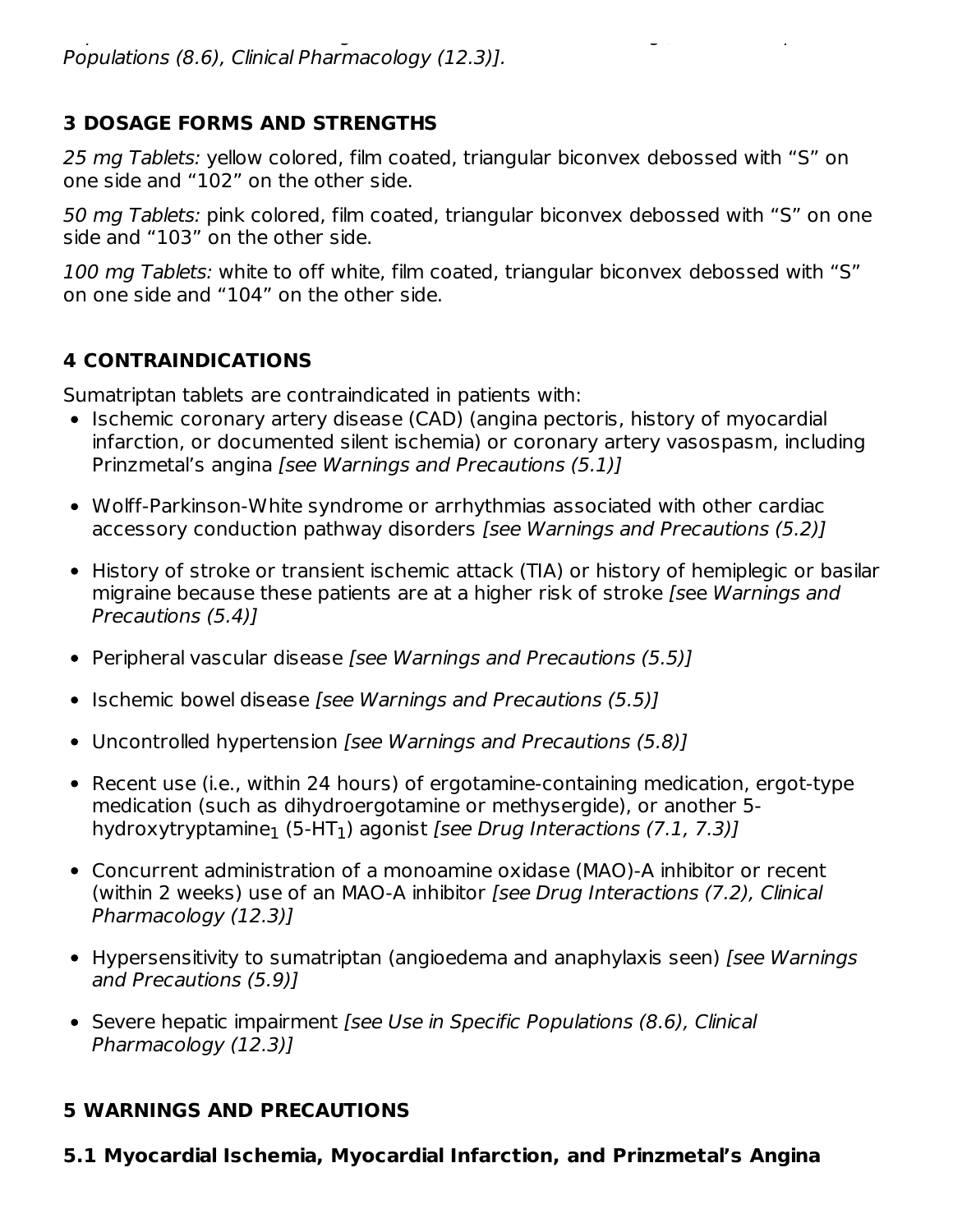The use of sumatriptan tablets is contraindicated in patients with ischemic or vasospastic CAD. There have been rare reports of serious cardiac adverse reactions, including acute myocardial infarction, occurring within a few hours following administration of sumatriptan tablets. Some of these reactions occurred in patients without known CAD. Sumatriptan tablets may cause coronary artery vasospasm (Prinzmetal's angina), even in patients without a history of CAD.

Perform a cardiovascular evaluation in triptan-naive patients who have multiple cardiovascular risk factors (e.g., increased age, diabetes, hypertension, smoking, obesity, strong family history of CAD) prior to receiving sumatriptan tablets. If there is evidence of CAD or coronary artery vasospasm, sumatriptan tablets are contraindicated. For patients with multiple cardiovascular risk factors who have a negative cardiovascular evaluation, consider administering the first dose of sumatriptan tablets in a medically supervised setting and performing an electrocardiogram (ECG) immediately following administration of sumatriptan tablets. For such patients, consider periodic cardiovascular evaluation in intermittent long-term users of sumatriptan tablets.

# **5.2 Arrhythmias**

Life-threatening disturbances of cardiac rhythm, including ventricular tachycardia and ventricular fibrillation leading to death, have been reported within a few hours following the administration of 5-HT $_{\rm 1}$  agonists. Discontinue sumatriptan tablets if these disturbances occur. Sumatriptan tablets are contraindicated in patients with Wolff-Parkinson-White syndrome or arrhythmias associated with other cardiac accessory conduction pathway disorders.

# **5.3 Chest, Throat, Neck, and/or Jaw Pain/Tightness/Pressure**

Sensations of tightness, pain, pressure, and heaviness in the precordium, throat, neck, and jaw commonly occur after treatment with sumatriptan tablets and are usually noncardiac in origin. However, perform a cardiac evaluation if these patients are at high cardiac risk. The use of sumatriptan tablets is contraindicated in patients with CAD and those with Prinzmetal's variant angina.

### **5.4 Cerebrovascular Events**

Cerebral hemorrhage, subarachnoid hemorrhage, and stroke have occurred in patients treated with 5-HT $_{\rm 1}$  agonists, and some have resulted in fatalities. In a number of cases, it appears possible that the cerebrovascular events were primary, the 5-HT $_{\rm 1}$  agonist having been administered in the incorrect belief that the symptoms experienced were a consequence of migraine when they were not. Also, patients with migraine may be at increased risk of certain cerebrovascular events (e.g., stroke, hemorrhage, TIA). Discontinue sumatriptan tablets if a cerebrovascular event occurs.

Before treating headaches in patients not previously diagnosed as migraineurs, and in migraineurs who present with atypical symptoms, exclude other potentially serious neurological conditions. Sumatriptan tablets are contraindicated in patients with a history of stroke or TIA.

### **5.5 Other Vasospasm Reactions**

Sumatriptan tablets may cause non-coronary vasospastic reactions, such as peripheral vascular ischemia, gastrointestinal vascular ischemia and infarction (presenting with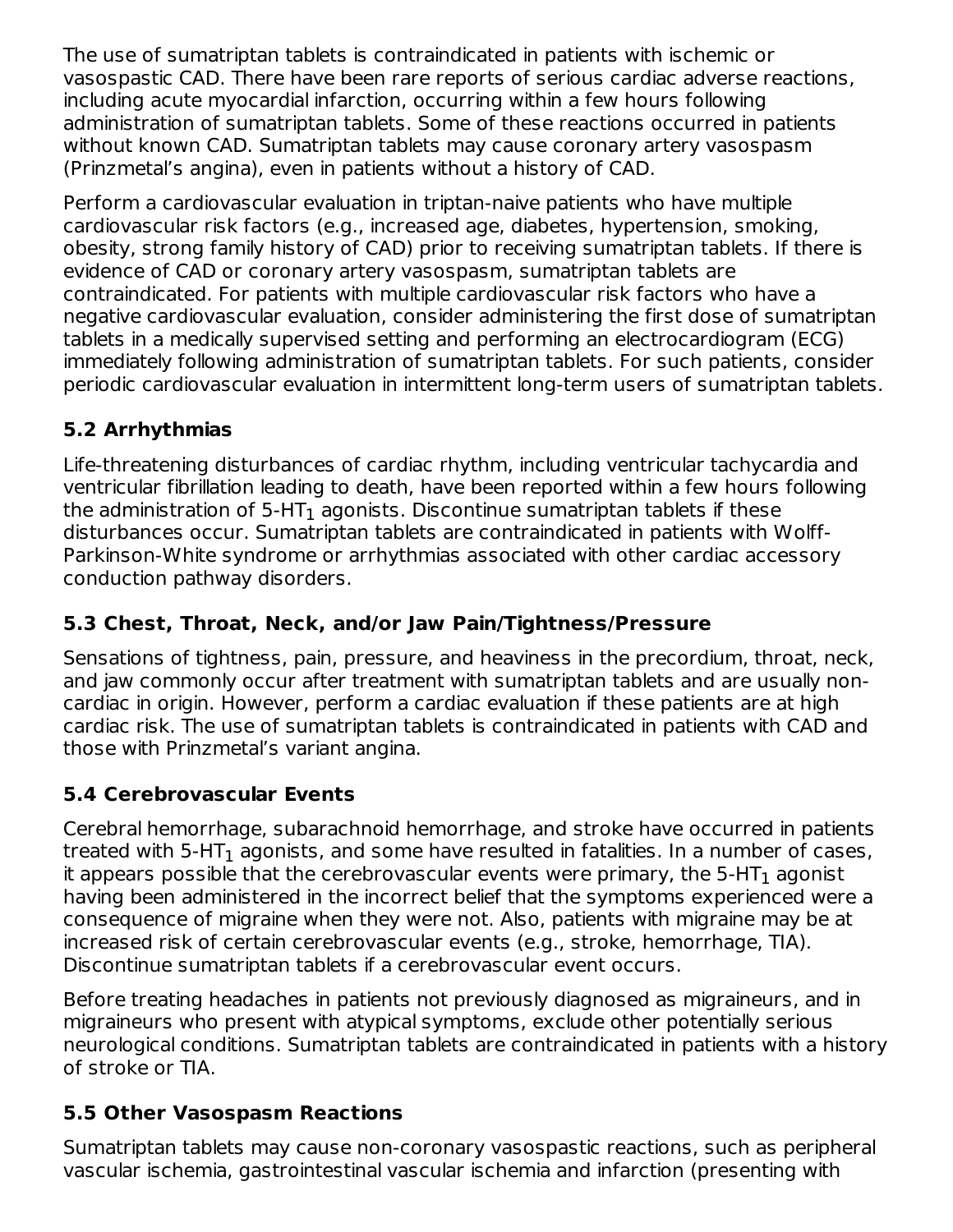abdominal pain and bloody diarrhea), splenic infarction, and Raynaud's syndrome. In patients who experience symptoms or signs suggestive of non-coronary vasospasm reaction following the use of any 5-HT $_{\rm 1}$  agonist, rule out a vasospastic reaction before receiving additional sumatriptan tablets.

Reports of transient and permanent blindness and significant partial vision loss have been reported with the use of 5-HT $_{\rm 1}$  agonists. Since visual disorders may be part of a migraine attack, a causal relationship between these events and the use of 5-HT $_{\rm 1}$ agonists has not been clearly established.

### **5.6 Medication Overuse Headache**

Overuse of acute migraine drugs (e.g., ergotamine, triptans, opioids, or combination of these drugs for 10 or more days per month) may lead to exacerbation of headache (medication overuse headache). Medication overuse headache may present as migrainelike daily headaches or as a marked increase in frequency of migraine attacks. Detoxification of patients, including withdrawal of the overused drugs, and treatment of withdrawal symptoms (which often includes a transient worsening of headache) may be necessary.

# **5.7 Serotonin Syndrome**

Serotonin syndrome may occur with sumatriptan tablets, particularly during coadministration with selective serotonin reuptake inhibitors (SSRIs), serotonin norepinephrine reuptake inhibitors (SNRIs), tricyclic antidepressants (TCAs), and MAO inhibitors [see Drug Interactions (7.4)]. Serotonin syndrome symptoms may include mental status changes (e.g., agitation, hallucinations, coma), autonomic instability (e.g., tachycardia, labile blood pressure, hyperthermia), neuromuscular aberrations (e.g., hyperreflexia, incoordination), and/or gastrointestinal symptoms (e.g., nausea, vomiting, diarrhea). The onset of symptoms usually occurs within minutes to hours of receiving a new or a greater dose of a serotonergic medication. Discontinue sumatriptan tablets if serotonin syndrome is suspected.

# **5.8 Increase in Blood Pressure**

Significant elevation in blood pressure, including hypertensive crisis with acute impairment of organ systems, has been reported on rare occasions in patients treated with 5-HT1 agonists, including patients without a history of hypertension. Monitor blood pressure in patients treated with sumatriptan. Sumatriptan tablets are contraindicated in patients with uncontrolled hypertension.

# **5.9 Anaphylactic/Anaphylactoid Reactions**

Anaphylactic/anaphylactoid reactions have occurred in patients receiving sumatriptan. Such reactions can be life-threatening or fatal. In general, anaphylactic reactions to drugs are more likely to occur in individuals with a history of sensitivity to multiple allergens. Sumatriptan tablets are contraindicated in patients with a history of hypersensitivity reaction to sumatriptan.

# **5.10 Seizures**

Seizures have been reported following administration of sumatriptan. Some have occurred in patients with either a history of seizures or concurrent conditions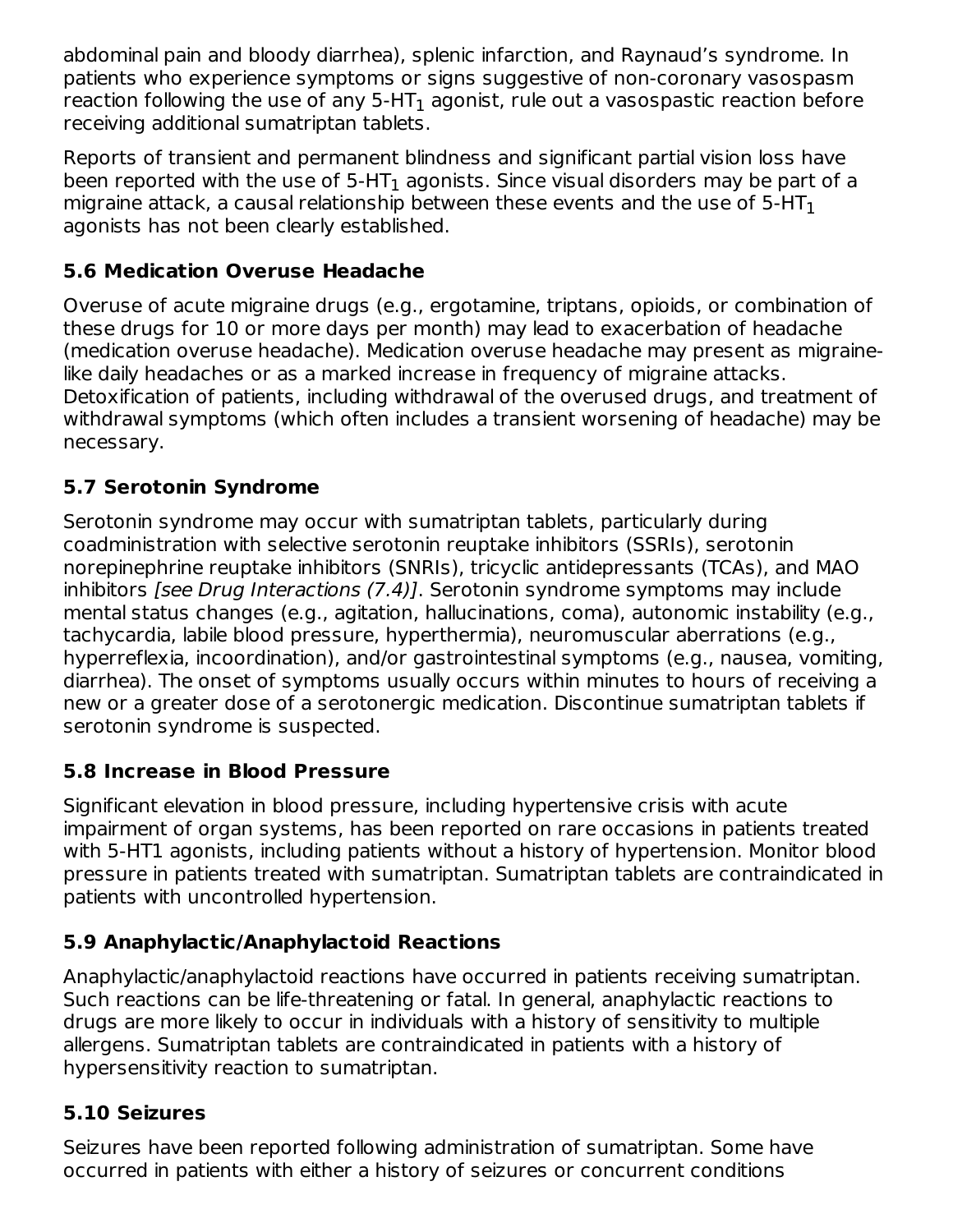predisposing to seizures. There are also reports in patients where no such predisposing factors are apparent. Sumatriptan tablets should be used with caution in patients with a history of epilepsy or conditions associated with a lowered seizure threshold.

# **6 ADVERSE REACTIONS**

The following adverse reactions are discussed in more detail in other sections of the prescribing information:

- Myocardial ischemia, myocardial infarction, and Prinzmetal's angina [see Warnings] and Precautions (5.1)]
- Arrhythmias [see Warnings and Precautions (5.2)]
- Chest, throat, neck, and/or jaw pain/tightness/pressure [see Warnings and Precautions (5.3)]
- Cerebrovascular events [see Warnings and Precautions (5.4)]
- Other vasospasm reactions [see Warnings and Precautions (5.5)]
- Medication overuse headache [see Warnings and Precautions (5.6)]
- Serotonin syndrome [see Warnings and Precautions (5.7)]
- Increase in blood pressure [see Warnings and Precautions (5.8)]
- Hypersensitivity reactions [see Contraindications (4), Warnings and Precautions (5.9)]
- Seizures [see Warnings and Precautions (5.10)]

# **6.1 Clinical Trials Experience**

Because clinical trials are conducted under widely varying conditions, adverse reaction rates observed in the clinical trials of a drug cannot be directly compared with rates in the clinical trials of another drug and may not reflect the rates observed in practice.

Table 1 lists adverse reactions that occurred in placebo-controlled clinical trials in patients who took at least 1 dose of study drug. Only treatment-emergent adverse reactions that occurred at a frequency of 2% or more in any group treated with sumatriptan tablets and that occurred at a frequency greater than the placebo group are included in Table 1.

#### **Table 1. Adverse Reactions Reported by at Least 2% of Patients Treated with Sumatriptan Tablets and at a Greater Frequency than Placebo**

|                         |                                          |                                                                   | <b>Percent of Patients Reporting</b>                            |                               |
|-------------------------|------------------------------------------|-------------------------------------------------------------------|-----------------------------------------------------------------|-------------------------------|
| <b>Adverse Reaction</b> | <b>Tablets</b><br>$25$ mg<br>$(n = 417)$ | Sumatriptan Sumatriptan<br><b>Tablets</b><br>50 mg<br>$(n = 771)$ | <b>Sumatriptan</b><br><b>Tablets</b><br>$100$ mg<br>$(n = 437)$ | <b>Placebo</b><br>$(n = 309)$ |
| Atypical sensations     | 5                                        |                                                                   | b                                                               |                               |
| Paresthesia (all types) |                                          |                                                                   |                                                                 |                               |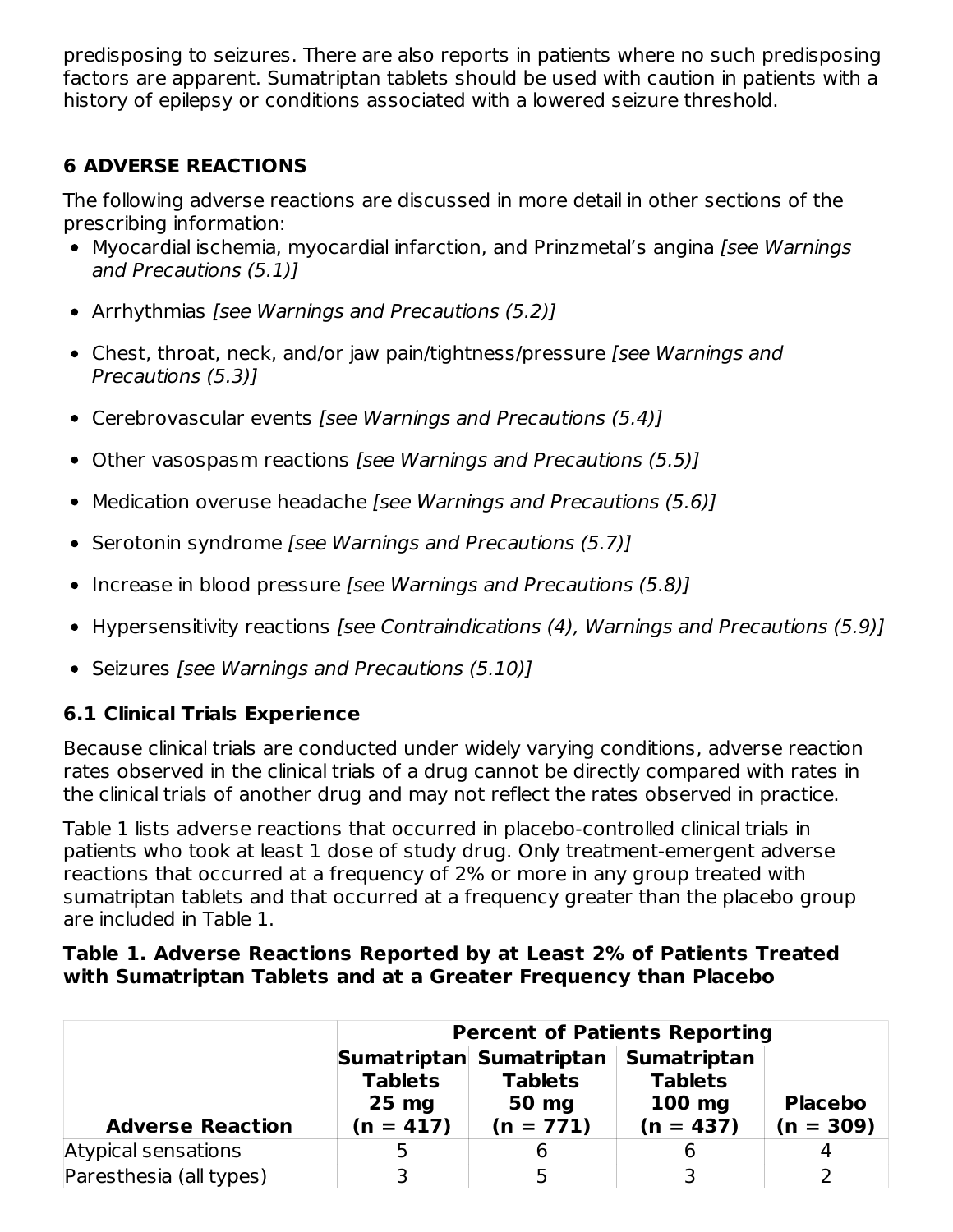| Sensation warm/cold                                  | 3     |    | 3 |    |
|------------------------------------------------------|-------|----|---|----|
| Pain and other pressure<br><b>sensations</b>         | 6     | 6  | 8 | 4  |
| Chest - pain/tightness/<br>pressure and/or heaviness |       |    |   |    |
| Neck/throat/jaw - pain/<br>tightness/pressure        | <1    |    |   | <1 |
| Pain - location specified                            |       |    |   |    |
| Other - pressure/tightness/<br>heaviness             |       |    |   |    |
| Neurological                                         |       |    |   |    |
| Vertigo                                              | $<$ 1 | <1 | 2 | <1 |
| Other                                                |       |    |   |    |
| Malaise/fatigue                                      |       |    |   |    |

The incidence of adverse reactions in controlled clinical trials was not affected by gender or age of the patients. There were insufficient data to assess the impact of race on the incidence of adverse reactions.

### **6.2 Postmarketing Experience**

The following adverse reactions have been identified during postapproval use of sumatriptan tablets, sumatriptan nasal spray, and sumatriptan injection. Because these reactions are reported voluntarily from a population of uncertain size, it is not always possible to reliably estimate their frequency or establish a causal relationship to drug exposure. These reactions have been chosen for inclusion due to either their seriousness, frequency of reporting, or causal connection to sumatriptan or a combination of these factors.

#### Cardiovascular

Hypotension, palpitations.

**Neurological** 

Dystonia, tremor.

# **7 DRUG INTERACTIONS**

### **7.1 Ergot-Containing Drugs**

Ergot-containing drugs have been reported to cause prolonged vasospastic reactions. Because these effects may be additive, use of ergotamine-containing or ergot-type medications (like dihydroergotamine or methysergide) and sumatriptan tablets within 24 hours of each other is contraindicated.

### **7.2 Monoamine Oxidase-A Inhibitors**

MAO-A inhibitors increase systemic exposure by 7 fold. Therefore, the use of sumatriptan tablets in patients receiving MAO‑A inhibitors is contraindicated [see Clinical Pharmacology (12.3)].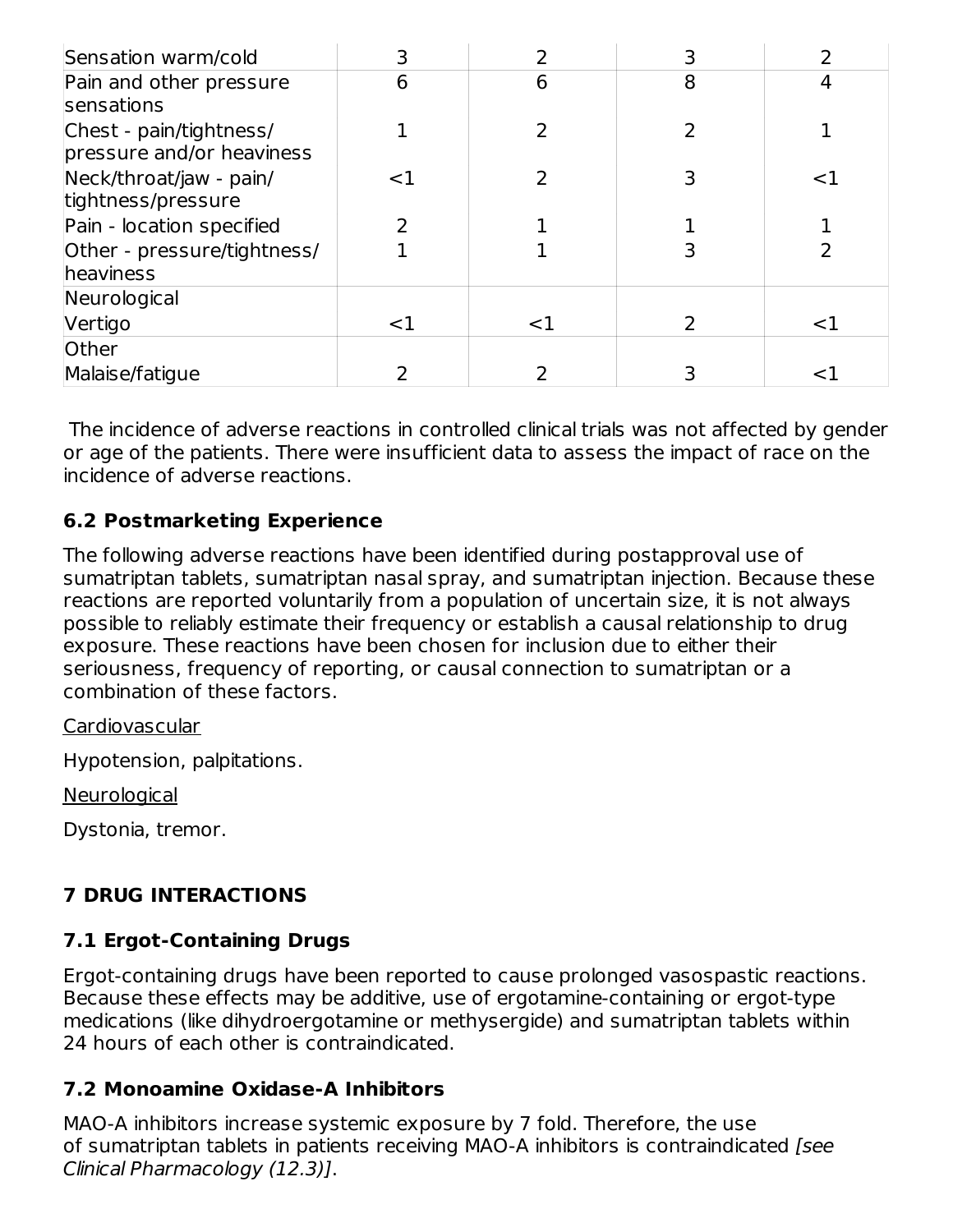# **7.3 Other 5-HT Agonists 1**

Because their vasospastic effects may be additive, coadministration of sumatriptan tablets and other 5-HT $_{\rm 1}$  agonists (e.g., triptans) within 24 hours of each other is contraindicated.

#### **7.4 Selective Serotonin Reuptake Inhibitors/Serotonin Norepinephrine Reuptake Inhibitors and Serotonin Syndrome**

Cases of serotonin syndrome have been reported during coadministration of triptans and SSRIs, SNRIs, TCAs, and MAO inhibitors [see Warnings and Precautions (5.7)].

### **8 USE IN SPECIFIC POPULATIONS**

#### **8.1 Pregnancy**

#### Risk Summary

Data from a prospective pregnancy exposure registry and epidemiological studies of pregnant women have not detected an increased frequency of birth defects or a consistent pattern of birth defects among women exposed to sumatriptan compared with the general population (see Data). In developmental toxicity studies in rats and rabbits, oral administration of sumatriptan to pregnant animals was associated with embryolethality, fetal abnormalities, and pup mortality. When administered by the intravenous route to pregnant rabbits, sumatriptan was embryolethal (see Data).

In the U.S. general population, the estimated background risk of major birth defects and of miscarriage in clinically recognized pregnancies is 2% to 4% and 15% to 20%, respectively. The reported rate of major birth defects among deliveries to women with migraine ranged from 2.2% to 2.9% and the reported rate of miscarriage was 17%, which were similar to rates reported in women without migraine.

#### Clinical Considerations

Disease-Associated Maternal and/or Embryo/Fetal Risk: Several studies have suggested that women with migraine may be at increased risk of preeclampsia during pregnancy.

#### Data

Human Data: The Sumatriptan/Naratriptan/Treximet (sumatriptan and naproxen sodium) Pregnancy Registry, a population-based international prospective study, collected data for sumatriptan from January 1996 to September 2012. The Registry documented outcomes of 626 infants and fetuses exposed to sumatriptan during pregnancy (528 with earliest exposure during the first trimester, 78 during the second trimester, 16 during the third trimester, and 4 unknown). The occurrence of major birth defects (excluding fetal deaths and induced abortions without reported defects and all spontaneous pregnancy losses) during first-trimester exposure to sumatriptan was 4.2% (20/478 [95% CI: 2.6% to 6.5%]) and during any trimester of exposure was 4.2% (24/576 [95% CI: 2.7% to 6.2%]). The sample size in this study had 80% power to detect at least a 1.73 to 1.91 fold increase in the rate of major malformations. The number of exposed pregnancy outcomes accumulated during the registry was insufficient to support definitive conclusions about overall malformation risk or for making comparisons of the frequencies of specific birth defects. Of the 20 infants with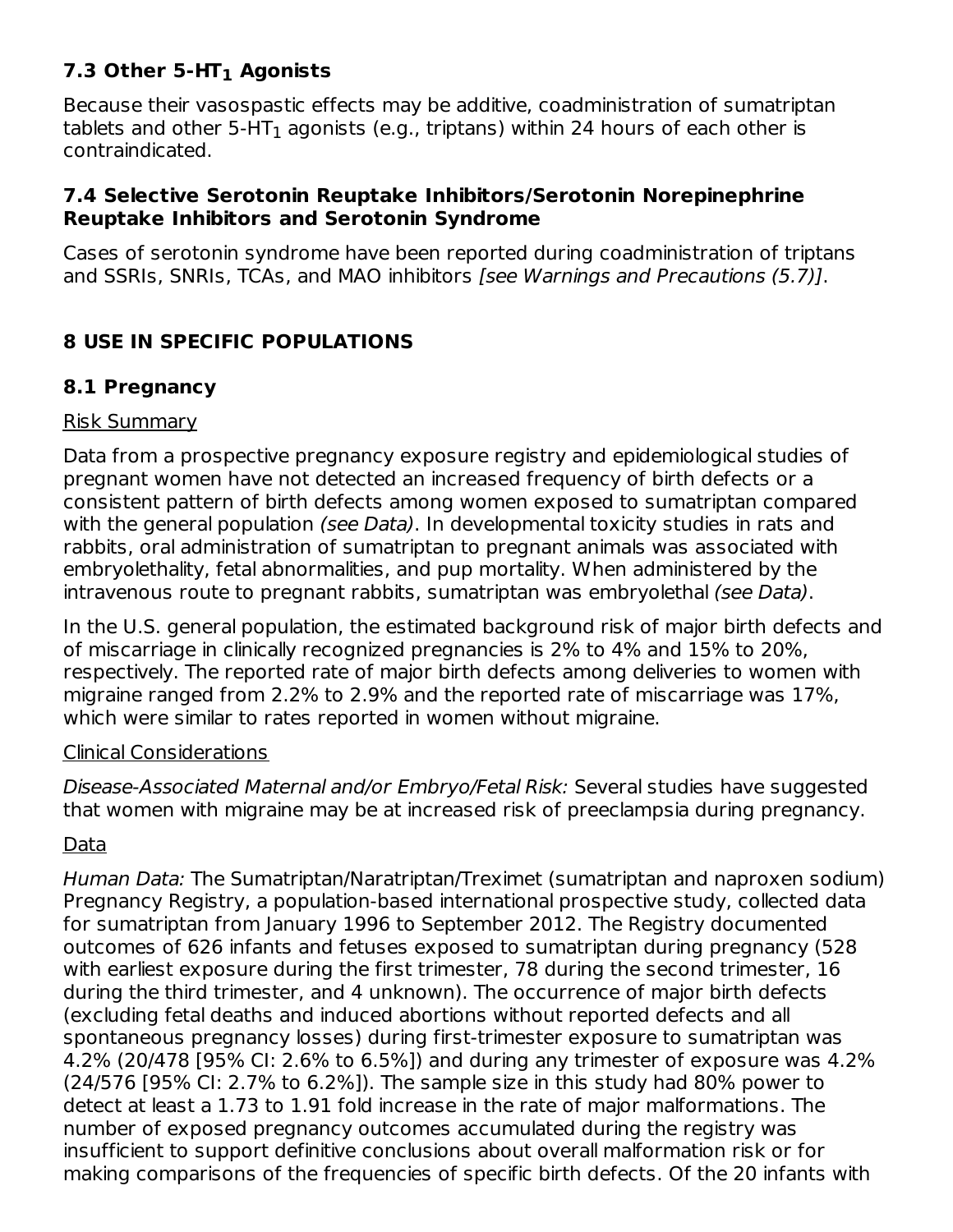reported birth defects after exposure to sumatriptan in the first trimester, 4 infants had ventricular septal defects, including one infant who was exposed to both sumatriptan and naratriptan, and 3 infants had pyloric stenosis. No other birth defect was reported for more than 2 infants in this group.

In a study using data from the Swedish Medical Birth Register, live births to women who reported using triptans or ergots during pregnancy were compared with those of women who did not. Of the 2,257 births with first-trimester exposure to sumatriptan, 107 infants were born with malformations (relative risk 0.99 [95% CI: 0.91 to 1.21]). A study using linked data from the Medical Birth Registry of Norway to the Norwegian Prescription Database compared pregnancy outcomes in women who redeemed prescriptions for triptans during pregnancy, as well as a migraine disease comparison group who redeemed prescriptions for sumatriptan before pregnancy only, compared with a population control group. Of the 415 women who redeemed prescriptions for sumatriptan during the first trimester, 15 had infants with major congenital malformations (OR 1.16 [95% CI: 0.69 to 1.94]) while for the 364 women who redeemed prescriptions for sumatriptan before, but not during, pregnancy, 20 had infants with major congenital malformations (OR 1.83 [95% CI: 1.17 to 2.88]), each compared with the population comparison group. Additional smaller observational studies evaluating use of sumatriptan during pregnancy have not suggested an increased risk of teratogenicity.

Animal Data: Oral administration of sumatriptan to pregnant rats during the period of organogenesis resulted in an increased incidence of fetal blood vessel (cervicothoracic and umbilical) abnormalities. The highest no-effect dose for embryofetal developmental toxicity in rats was 60 mg/kg/day, or approximately 3 times the maximum recommended human dose (MRHD) of 200 mg/day on a mg/m<sup>2</sup> basis. Oral administration of sumatriptan to pregnant rabbits during the period of organogenesis resulted in increased incidences of embryolethality and fetal cervicothoracic vascular and skeletal abnormalities. Intravenous administration of sumatriptan to pregnant rabbits during the period of organogenesis resulted in an increased incidence of embryolethality. The highest oral and intravenous no-effect doses for developmental toxicity in rabbits were 15 (approximately 2 times the MRHD on a mg/m<sup>2</sup> basis) and 0.75 mg/kg/day, respectively.

Oral administration of sumatriptan to rats prior to and throughout gestation resulted in embryofetal toxicity (decreased body weight, decreased ossification, increased incidence of skeletal abnormalities). The highest no-effect dose was 50 mg/kg/day, or approximately 2 times the MRHD on a mg/m<sup>2</sup> basis. In offspring of pregnant rats treated orally with sumatriptan during organogenesis, there was a decrease in pup survival. The highest no-effect dose for this effect was 60 mg/kg/day, or approximately 3 times the MRHD on a mg/m<sup>2</sup> basis. Oral treatment of pregnant rats with sumatriptan during the latter part of gestation and throughout lactation resulted in a decrease in pup survival. The highest no-effect dose for this finding was 100 mg/kg/day, or approximately 5 times the MRHD on a mg/m<sup>2</sup> basis.

### **8.2 Lactation**

#### Risk Summary

Sumatriptan is excreted in human milk following subcutaneous administration (see Data). There is no information regarding sumatriptan concentrations in milk from lactating women following administration of sumatriptan tablets. There are no data on the effects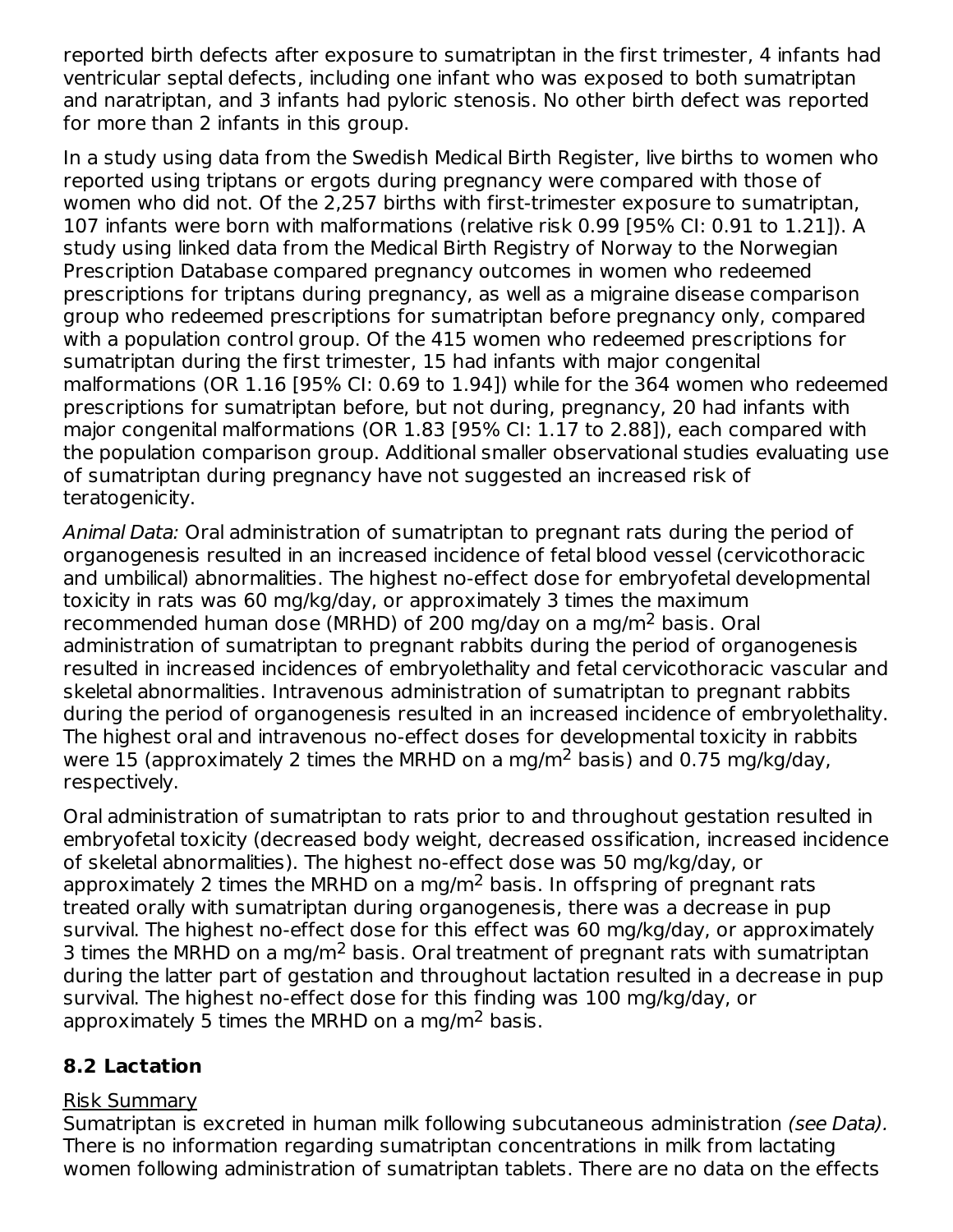of sumatriptan on the breastfed infant or the effects of sumatriptan on milk production.

The developmental and health benefits of breastfeeding should be considered along with the mother's clinical need for sumatriptan tablets and any potential adverse effects on the breastfed infant from sumatriptan or from the underlying maternal condition.

#### Clinical Considerations

Infant exposure to sumatriptan can be minimized by avoiding breastfeeding for 12 hours after treatment with sumatriptan tablets.

Data

Following subcutaneous administration of a 6 mg dose of sumatriptan injection in 5 lactating volunteers, sumatriptan was present in milk.

# **8.4 Pediatric Use**

Safety and effectiveness in pediatric patients have not been established. Sumatriptan tablets are not recommended for use in patients younger than 18 years of age.

Two controlled clinical trials evaluated sumatriptan nasal spray (5 to 20 mg) in 1,248 adolescent migraineurs aged 12 to 17 years who treated a single attack. The trials did not establish the efficacy of sumatriptan nasal spray compared with placebo in the treatment of migraine in adolescents. Adverse reactions observed in these clinical trials were similar in nature to those reported in clinical trials in adults.

Five controlled clinical trials (2 single-attack trials, 3 multiple-attack trials) evaluating oral sumatriptan (25 to 100 mg) in pediatric patients aged 12 to 17 years enrolled a total of 701 adolescent migraineurs. These trials did not establish the efficacy of oral sumatriptan compared with placebo in the treatment of migraine in adolescents. Adverse reactions observed in these clinical trials were similar in nature to those reported in clinical trials in adults. The frequency of all adverse reactions in these patients appeared to be both dose- and age‑ dependent, with younger patients reporting reactions more commonly than older adolescents.

Postmarketing experience documents that serious adverse reactions have occurred in the pediatric population after use of subcutaneous, oral, and/or intranasal sumatriptan. These reports include reactions similar in nature to those reported rarely in adults, including stroke, visual loss, and death. A myocardial infarction has been reported in a 14‑year‑old male following the use of oral sumatriptan; clinical signs occurred within 1 day of drug administration. Clinical data to determine the frequency of serious adverse reactions in pediatric patients who might receive subcutaneous, oral, or intranasal sumatriptan are not presently available.

# **8.5 Geriatric Use**

Clinical trials of sumatriptan tablets did not include sufficient numbers of patients aged 65 and older to determine whether they respond differently from younger patients. Other reported clinical experience has not identified differences in responses between the elderly and younger patients. In general, dose selection for an elderly patient should be cautious, usually starting at the low end of the dosing range, reflecting the greater frequency of decreased hepatic, renal, or cardiac function and of concomitant disease or other drug therapy.

A cardiovascular evaluation is recommended for geriatric patients who have other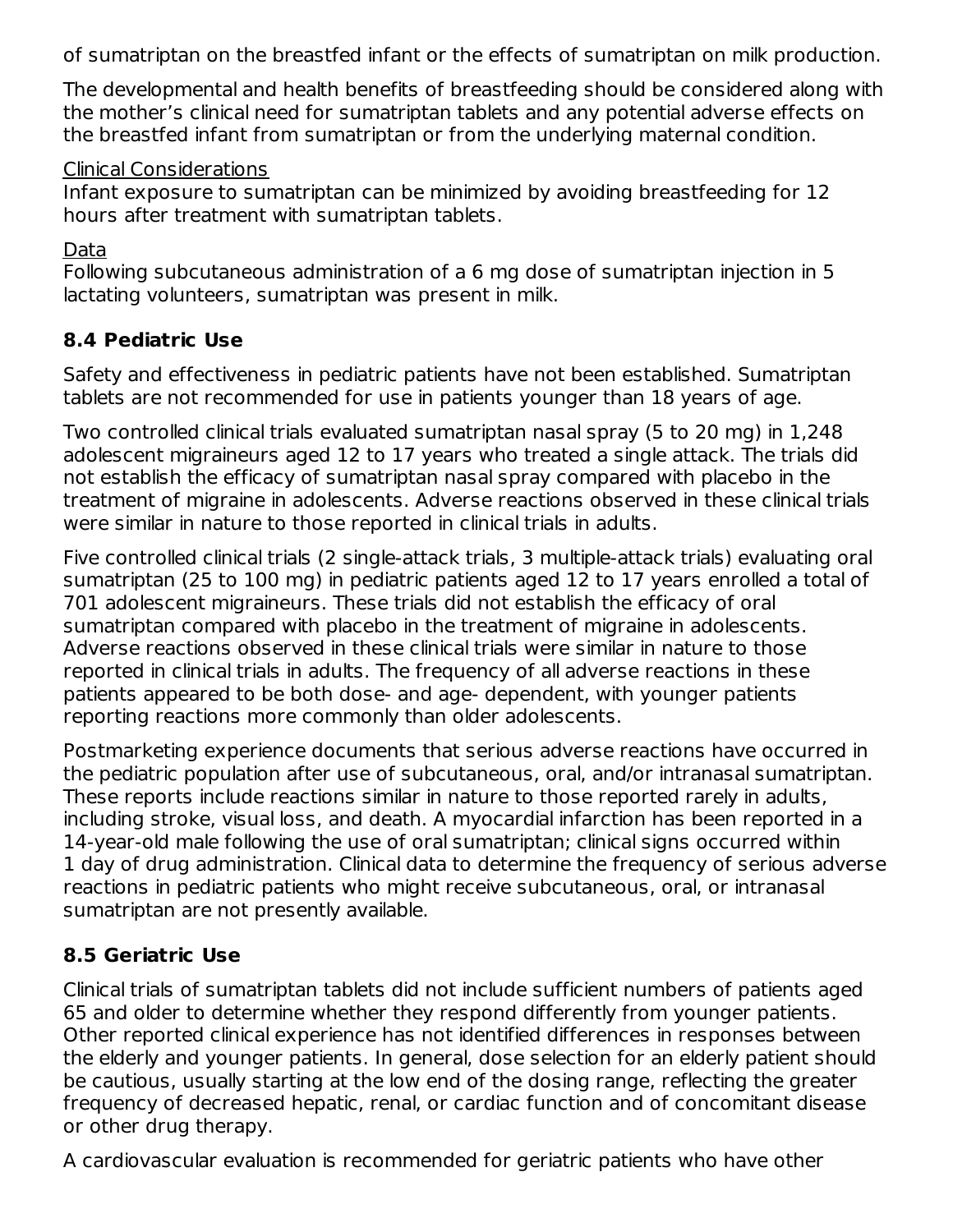cardiovascular risk factors (e.g., diabetes, hypertension, smoking, obesity, strong family history of CAD) prior to receiving sumatriptan tablets *[see Warnings and Precautions*  $(5.1)$ .

### **8.6 Hepatic Impairment**

The maximum single dose in patients with mild to moderate hepatic impairment should not exceed 50 mg. Sumatriptan tablets are contraindicated in patients with severe hepatic impairment [see Clinical Pharmacology (12.3)].

# **10 OVERDOSAGE**

Patients in clinical trials ( $N = 670$ ) received single oral doses of 140 to 300 mg without significant adverse reactions. Volunteers ( $N = 174$ ) received single oral doses of 140 to 400 mg without serious adverse reactions.

Overdose in animals has been fatal and has been heralded by convulsions, tremor, paralysis, inactivity, ptosis, erythema of the extremities, abnormal respiration, cyanosis, ataxia, mydriasis, salivation, and lacrimation.

The elimination half-life of sumatriptan is approximately 2.5 hours *[see Clinical* Pharmacology (12.3)], and therefore monitoring of patients after overdose with sumatriptan tablets should continue for at least 12 hours or while symptoms or signs persist.

It is unknown what effect hemodialysis or peritoneal dialysis has on the serum concentrations of sumatriptan.

# **11 DESCRIPTION**

Sumatriptan tablets, USP contain sumatriptan succinate USP, a selective 5-HT $_{\rm 1B/1D}$ receptor agonist. Sumatriptan succinate, USP is chemically designated as 3-[2- (dimethylamino)ethyl]-N-methyl-indole-5-methanesulfonamide succinate (1:1), and it has the following structure:



The molecular formula is  $\mathsf{C}_{14}\mathsf{H}_{21}\mathsf{N}_3\mathsf{O}_2\mathsf{S}\bullet \mathsf{C}_4\mathsf{H}_6\mathsf{O}_4$ , representing a molecular weight of 413.5. Sumatriptan succinate, USP is a white to off‑white powder that is readily soluble in water and in saline.

Each sumatriptan tablet, USP for oral administration contains 35, 70, or 140 mg of sumatriptan succinate, USP equivalent to 25, 50, or 100 mg of sumatriptan, respectively. Each tablet also contains the inactive ingredients croscarmellose sodium, dibasic calcium phosphate, magnesium stearate, microcrystalline cellulose, sodium bicarbonate, and opadry. The components of opadry yellow used in the formulation of 25 mg tablets are hypromellose, titanium dioxide, polyethylene glycol 6000, iron oxide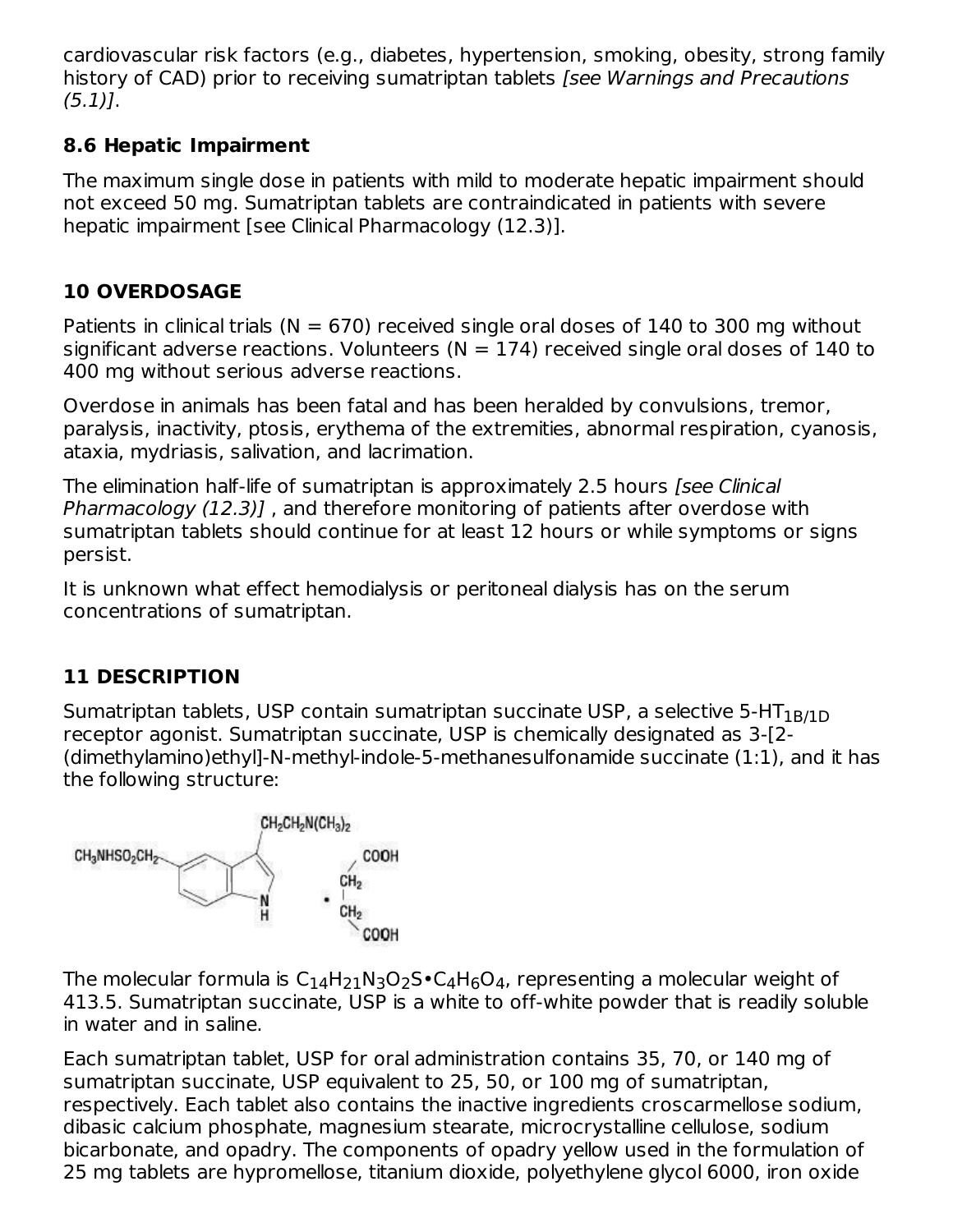yellow, and polysorbate 80. The components of opadry pink used in the formulation of 50 mg tablets are hypromellose, titanium dioxide, polyethylene glycol 400, and iron oxide red. The components of opadry white used in the formulation of 100 mg tablets are hypromellose, titanium dioxide, and polyethylene glycol 400.

# **12 CLINICAL PHARMACOLOGY**

# **12.1 Mechanism of Action**

Sumatriptan binds with high affinity to human cloned 5-HT $_{\rm 1B/1D}$  receptors. Sumatriptan presumably exerts its therapeutic effects in the treatment of migraine headache through agonist effects at the 5-HT $_{\rm 1B/1D}$  receptors on intracranial blood vessels and sensory nerves of the trigeminal system, which result in cranial vessel constriction and inhibition of pro‑inflammatory neuropeptide release.

### **12.2 Pharmacodynamics**

### Blood Pressure

Significant elevation in blood pressure, including hypertensive crisis, has been reported in patients with and without a history of hypertension [see Warnings and Precautions (5.8)].

#### Peripheral (Small) Arteries

In healthy volunteers  $(N = 18)$ , a trial evaluating the effects of sumatriptan on peripheral (small vessel) arterial reactivity failed to detect a clinically significant increase in peripheral resistance.

### Heart Rate

Transient increases in blood pressure observed in some patients in clinical trials carried out during sumatriptan's development as a treatment for migraine were not accompanied by any clinically significant changes in heart rate.

# **12.3 Pharmacokinetics**

### Absorption

The mean maximum concentration following oral dosing with 25 mg is 18 ng/mL (range: 7 to 47 ng/mL) and 51 ng/mL (range: 28 to 100 ng/mL) following oral dosing with 100 mg of sumatriptan. This compares with a  $C_{\sf max}$  of 5 and 16 ng/mL following dosing with a 5 and 20 mg intranasal dose, respectively. The mean  ${\sf C}_{\sf max}$  following a 6 mg subcutaneous injection is 71 ng/mL (range: 49 to 110 ng/mL). The bioavailability is approximately 15%, primarily due to presystemic metabolism and partly due to incomplete absorption. The C $_{\sf max}$  is similar during a migraine attack and during a migraine-free period, but the T<sub>max</sub> is slightly later during the attack, approximately 2.5 hours compared with 2.0 hours. When given as a single dose, sumatriptan displays dose proportionality in its extent of absorption (area under the curve [AUC]) over the dose range of 25 to 200 mg, but the C<sub>max</sub> after 100 mg is approximately 25% less than expected (based on the 25 mg dose).

Effect of Food:A food effect trial involving administration of sumatriptan tablets 100 mg to healthy volunteers under fasting conditions and with a high- fat meal indicated that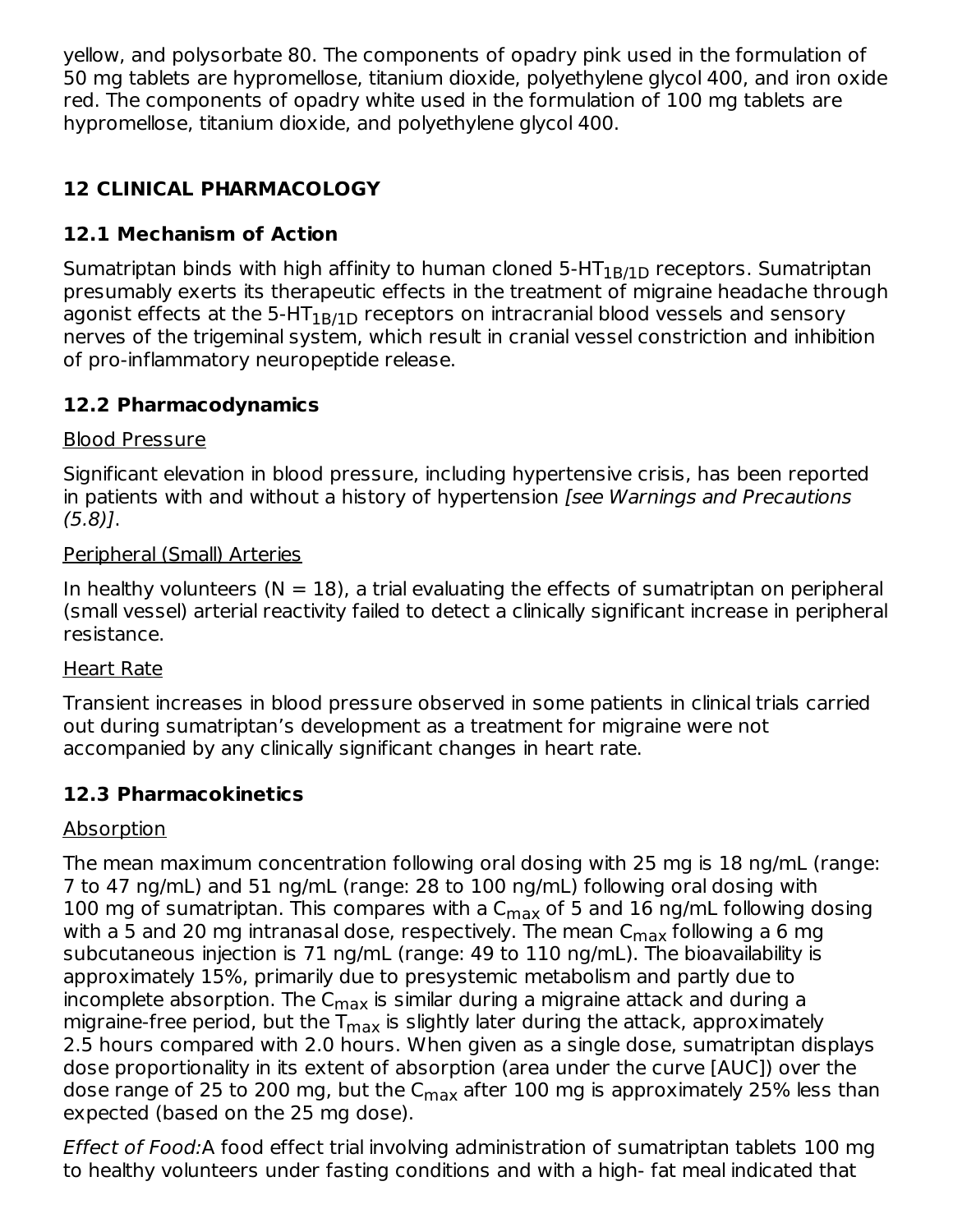the C $_{\sf max}$  and AUC were increased by 15% and 12%, respectively, when administered in the fed state.

#### **Distribution**

Protein binding, determined by equilibrium dialysis over the concentration range of 10 to 1,000 ng/mL is low, approximately 14% to 21%. The effect of sumatriptan on the protein binding of other drugs has not been evaluated. The apparent volume of distribution is 2.7 L/kg.

#### **Metabolism**

In vitro studies with human microsomes suggest that sumatriptan is metabolized by MAO, predominantly the A isoenzyme. Most of a radiolabeled dose of sumatriptan excreted in the urine is the major metabolite indole acetic acid (IAA) or the IAA glucuronide, both of which are inactive.

### **Elimination**

The elimination half-life of sumatriptan is approximately 2.5 hours. Radiolabeled  $^{14}\mathrm{C}\text{-}$ sumatriptan administered orally is largely renally excreted (about 60%) with about 40% found in the feces. Most of the radiolabeled compound excreted in the urine is the major metabolite, IAA, which is inactive, or the IAA glucuronide. Only 3% of the dose can be recovered as unchanged sumatriptan.

#### Specific Populations

Age: The pharmacokinetics of sumatriptan in the elderly (mean age: 72 years, 2 males and 4 females) and in subjects with migraine (mean age: 38 years, 25 males and 155 females) were similar to that in healthy male subjects (mean age: 30 years).

Patients with Renal Impairment: The effect of renal impairment on the pharmacokinetics of sumatriptan has not been examined.

Patients with Hepatic Impairment: The liver plays an important role in the presystemic clearance of orally administered sumatriptan. Accordingly, the bioavailability of sumatriptan following oral administration may be markedly increased in patients with liver disease. In one small trial of patients with moderate liver impairment ( $n = 8$ ) matched for sex, age, and weight with healthy subjects ( $n = 8$ ), the hepatically-impaired patients had an approximately 70% increase in AUC and C $_{\sf max}$  and a T $_{\sf max}$  40 minutes earlier compared with the healthy subjects.

The pharmacokinetics of sumatriptan in patients with severe hepatic impairment has not been studied. The use of sumatriptan tablets in this population is contraindicated [see Contraindications (4), Use in Specific Populations (8.6)].

Male and Female Patients: In a trial comparing females to males, no pharmacokinetic differences were observed between genders for AUC, C<sub>max</sub>, T<sub>max</sub>, and half-life.

R*acial Groups:*The systemic clearance and C<sub>max</sub> of subcutaneous sumatriptan were similar in black ( $n = 34$ ) and Caucasian ( $n = 38$ ) healthy male subjects. Oral sumatriptan has not been evaluated for race differences.

### Drug Interaction Studies

Monoamine Oxidase-A Inhibitors:Treatment with MAO-A inhibitors generally leads to an increase of sumatriptan plasma levels [see Contraindications (4), Drug Interactions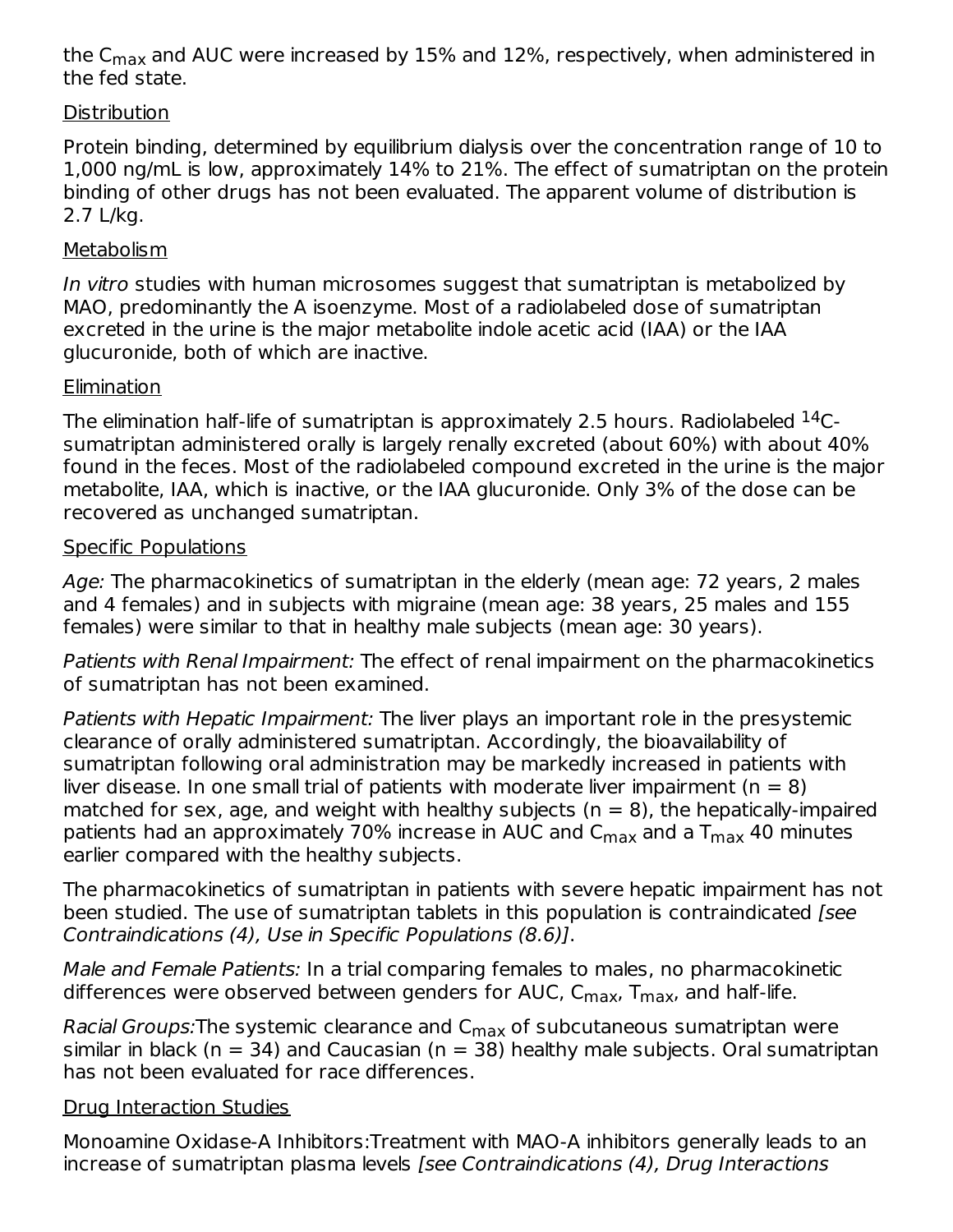$(7.2)$ ].

Due to gut and hepatic metabolic first-pass effects, the increase of systemic exposure after coadministration of an MAO-A inhibitor with oral sumatriptan is greater than after coadministration of the MAO inhibitors with subcutaneous sumatriptan.

In a trial of 14 healthy females, pretreatment with an MAO-A inhibitor decreased the clearance of subcutaneous sumatriptan, resulting in a 2 fold increase in the area under the sumatriptan plasma concentration-time curve (AUC), corresponding to a 40% increase in elimination half-life.

A small trial evaluating the effect of pretreatment with an MAO-A inhibitor on the bioavailability from a 25 mg oral sumatriptan tablet resulted in an approximately 7 fold increase in systemic exposure.

Alcohol: Alcohol consumed 30 minutes prior to sumatriptan ingestion had no effect on the pharmacokinetics of sumatriptan.

# **13 NONCLINICAL TOXICOLOGY**

# **13.1 Carcinogenesis, Mutagenesis, Impairment of Fertility**

### Carcinogenesis

In carcinogenicity studies in mouse and rat, sumatriptan was administered orally for 78 and 104 weeks, respectively, at doses up to 160 mg/kg/day (the high dose in rat was reduced from 360 mg/kg/day during Week 21). There was no evidence in either species of an increase in tumors related to sumatriptan administration. Plasma exposures (AUC) at the highest doses tested were 20 and 8 times that in humans at the maximum recommended human dose (MRHD) of 200 mg/day.

### **Mutagenesis**

Sumatriptan was negative in *in vitro* (bacterial reverse mutation [Ames], gene cell mutation in Chinese hamster V79/HGPRT, chromosomal aberration in human lymphocytes) and in vivo (rat micronucleus) assays.

### Impairment of Fertility

When sumatriptan (5, 50, 500 mg/kg/day) was administered orally to male and female rats prior to and throughout the mating period, there was a treatment-related decrease in fertility secondary to a decrease in mating in animals treated with doses greater than 5 mg/kg/day (less than the MRHD on a mg/m<sup>2</sup> basis). It is not clear whether this finding was due to an effect on males or females or both.

When sumatriptan was administered by subcutaneous injection to male and female rats prior to and throughout the mating period, there was no evidence of impaired fertility at doses up to 60 mg/kg/day.

# **13.2 Animal Toxicology and/or Pharmacology**

# Corneal Opacities

Dogs receiving oral sumatriptan developed corneal opacities and defects in the corneal epithelium. Corneal opacities were seen at the lowest dose tested, 2 mg/kg/day, and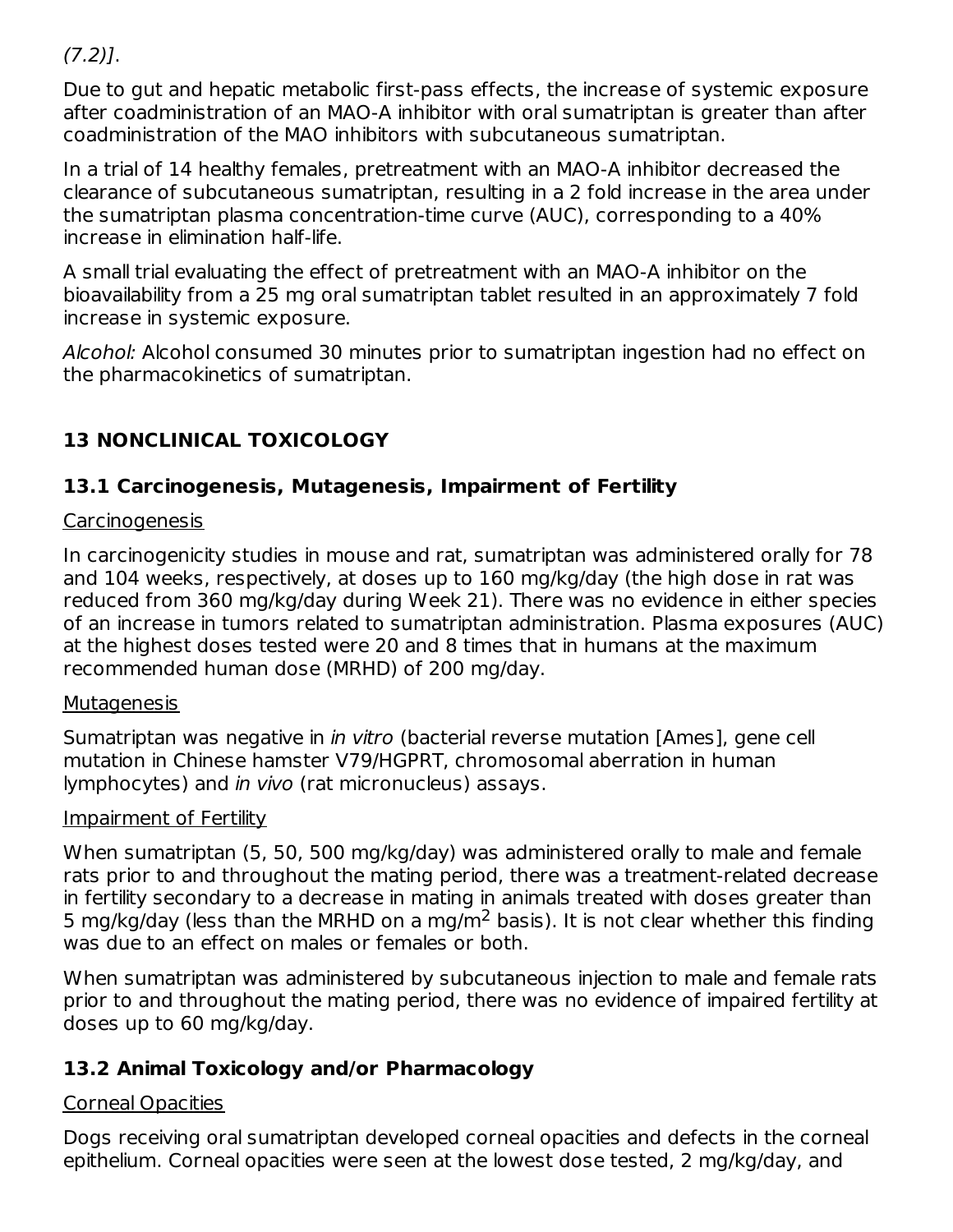were present after 1 month of treatment. Defects in the corneal epithelium were noted in a 60 week study. Earlier examinations for these toxicities were not conducted and no‑effect doses were not established. Plasma exposure at the lowest dose tested was approximately 2 times that in humans at the MRHD.

# **14 CLINICAL STUDIES**

The efficacy of sumatriptan tablets in the acute treatment of migraine headaches was demonstrated in 3 randomized, double-blind, placebo-controlled trials. Patients enrolled in these 3 trials were predominately female (87%) and Caucasian (97%), with a mean age of 40 years (range: 18 to 65 years). Patients were instructed to treat a moderate to severe headache. Headache response, defined as a reduction in headache severity from moderate or severe pain to mild or no pain, was assessed up to 4 hours after dosing. Associated symptoms such as nausea, photophobia, and phonophobia were also assessed. Maintenance of response was assessed for up to 24 hours postdose. A second dose of sumatriptan tablets or other medication was allowed 4 to 24 hours after the initial treatment for recurrent headache. Acetaminophen was offered to patients in Trials 2 and 3 beginning at 2 hours after initial treatment if the migraine pain had not improved or had worsened. Additional medications were allowed 4 to 24 hours after the initial treatment for recurrent headache or as rescue in all 3 trials. The frequency and time to use of these additional treatments were also determined. In all trials, doses of 25, 50, and 100 mg were compared with placebo in the treatment of migraine attacks. In 1 trial, doses of 25, 50, and 100 mg were also compared with each other.

In all 3 trials, the percentage of patients achieving headache response 2 and 4 hours after treatment was significantly greater among patients receiving sumatriptan tablets at all doses compared with those who received placebo. In 1 of the 3 trials, there was a statistically significant greater percentage of patients with headache response at 2 and 4 hours in the 50 mg or 100 mg group when compared with the 25 mg dose groups. There were no statistically significant differences between the 50 mg and 100 mg dose groups in any trial. The results from the 3 controlled clinical trials are summarized in Table 2.

|       | <b>Sumatriptan</b><br><b>Tablets</b><br>$25$ mg |     | <b>Sumatriptan</b><br><b>Tablets</b><br>50 mg |                    | <b>Sumatriptan</b><br><b>Tablets</b><br>$100$ mg |                     | <b>Placebo</b>     |     |
|-------|-------------------------------------------------|-----|-----------------------------------------------|--------------------|--------------------------------------------------|---------------------|--------------------|-----|
|       | 2 <sub>h</sub>                                  | 4 h | 2 <sub>h</sub>                                | 4 h                | 2 <sub>h</sub>                                   | 4 h                 | 2 <sub>h</sub>     | 4 h |
| Trial | $52\%$ <sup>a</sup>                             | 67% | $61\%$ a,b                                    | 78%                | $62\%$ a,b                                       | 79%                 | 27%                | 38% |
| 1     | $(n = 298)$                                     | a   | $(n = 296)$                                   | a,b                | $(n = 296)$                                      | a,b                 | $(n = 94)$         |     |
| Trial | 52% $a$                                         | 70% | 50% $a$                                       | 68% a              | 56% $a$                                          | $71\%$ <sup>a</sup> | $26\%$<br>(n = 65) | 38% |
| 2     | $(n = 66)$                                      | a   | $(n = 62)$                                    |                    | $(n = 66)$                                       |                     |                    |     |
| Trial | 52% a                                           | 65% | 54% $a$                                       | $72%$ <sup>a</sup> | $57\%$ <sup>a</sup>                              | 78% <sup>a</sup>    | 17%                | 19% |
| 3     | $(n = 48)$                                      | a   | $(n = 46)$                                    |                    | $(n = 46)$                                       |                     | $(n = 47)$         |     |

**Table 2. Percentage of Patients with Headache Response (Mild or No Headache) 2 and 4 Hours following Treatment**

<sup>a</sup> P<0.05 in comparison with placebo.

 $b$  P<0.05 in comparison with 25 mg.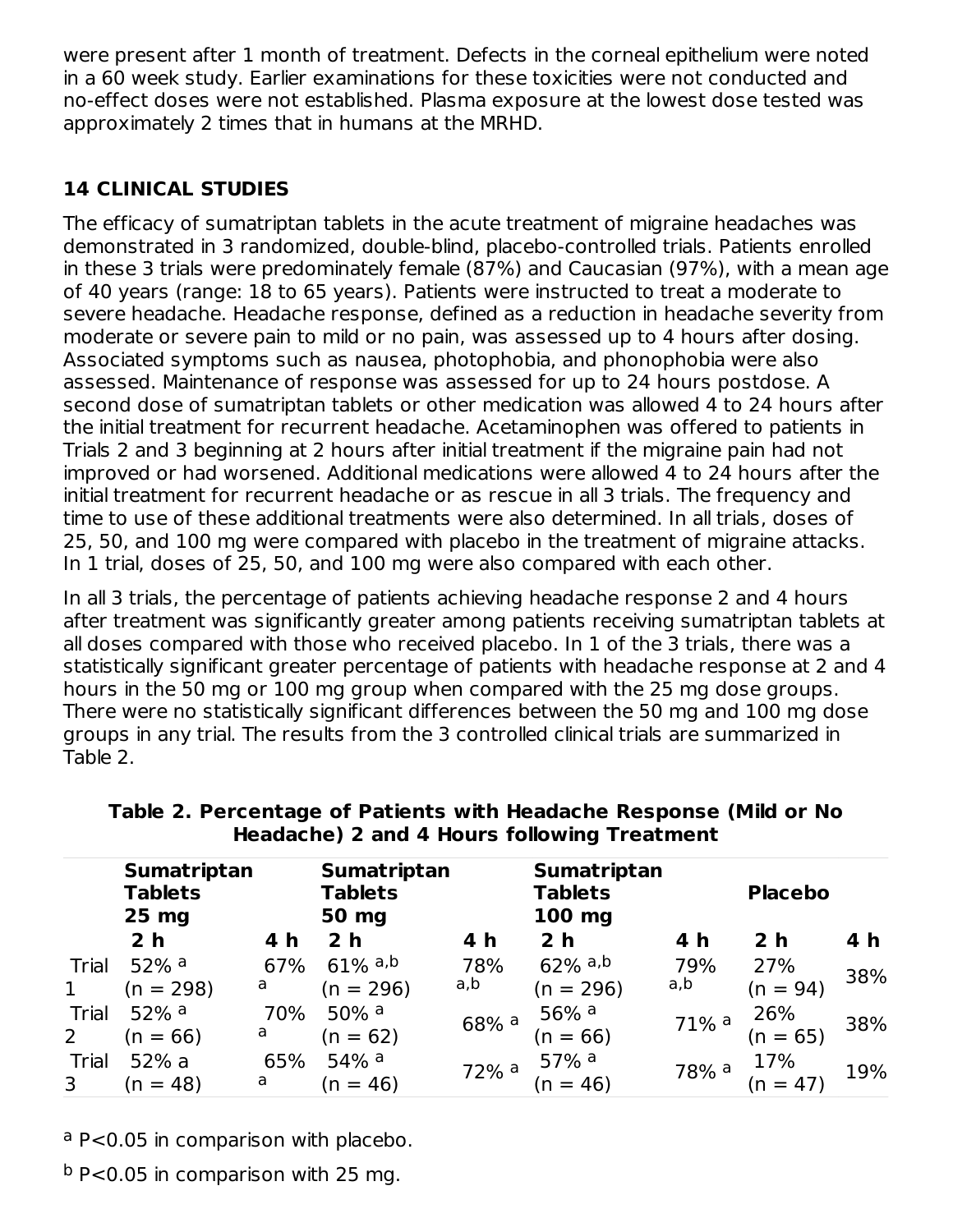The estimated probability of achieving an initial headache response over the 4 hours following treatment in pooled Trials 1, 2, and 3 is depicted in Figure 1.





<sup>a</sup> The figure shows the probability over time of obtaining headache response (no or mild pain) following treatment with oral sumatriptan. The averages displayed are based on pooled data from the 3 clinical controlled trials providing evidence of efficacy. Kaplan-Meier plot with patients not achieving response and/or taking rescue within 240 minutes censored to 240 minutes.

For patients with migraine-associated nausea, photophobia, and/or phonophobia at baseline, there was a lower incidence of these symptoms at 2 hours (Trial 1) and at 4 hours (Trials 1, 2, and 3) following administration of sumatriptan tablets compared with placebo.

As early as 2 hours in Trials 2 and 3, or as early as 4 hours in Trial 1, through 24 hours following the initial dose of study treatment, patients were allowed to use additional treatment for pain relief in the form of a second dose of study treatment or other medication. The estimated probability of patients taking a second dose or other medication for migraine over the 24 hours following the initial dose of study treatment is summarized in Figure 2.

#### **Figure 2. The Estimated Probability of Patients Taking a Second Dose of Sumatriptan Tablets or Other Medication to Treat Migraine over the 24 Hours following the Initial Dose of Study Treatment in Pooled Trials 1, 2, and 3a**

<sup>a</sup> Kaplan-Meier plot based on data obtained in the 3 clinical controlled trials providing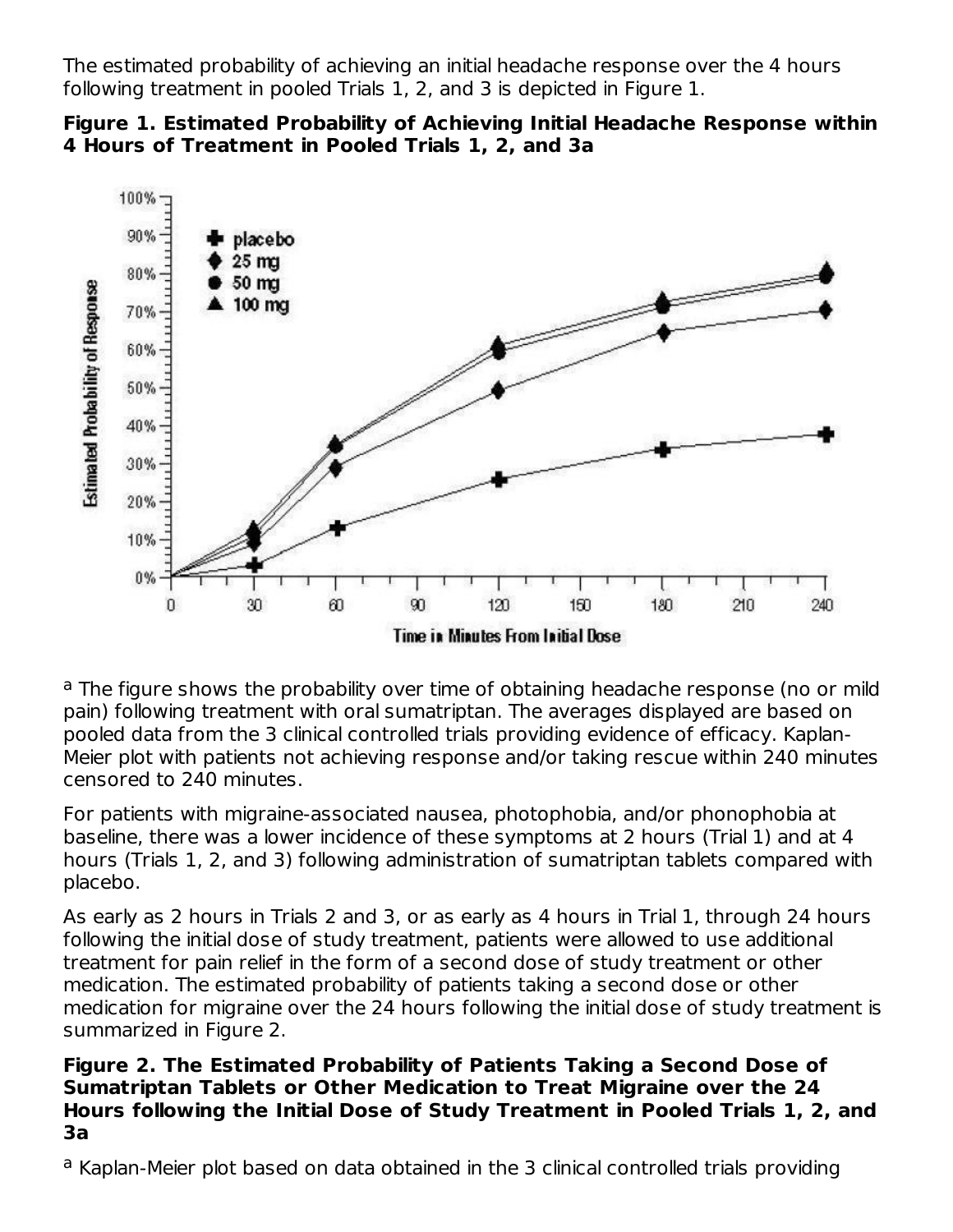evidence of efficacy with patients not using additional treatments censored to 24 hours. Plot also includes patients who had no response to the initial dose. No remedication was allowed within 2 hours postdose.

There is evidence that doses above 50 mg do not provide a greater effect than 50 mg. There was no evidence to suggest that treatment with sumatriptan tablets was associated with an increase in the severity of recurrent headaches. The efficacy of sumatriptan tablets was unaffected by presence of aura; duration of headache prior to treatment; gender, age, or weight of the subject; relationship to menses; or concomitant use of common migraine prophylactic drugs (e.g., beta-blockers, calcium channel blockers, tricyclic antidepressants). There were insufficient data to assess the impact of race on efficacy.



#### **16 HOW SUPPLIED/STORAGE AND HANDLING**

Sumatriptan Tablets USP, 25 mg, 50 mg, and 100 mg of sumatriptan (base) as the succinate.

Sumatriptan Tablets USP, 25 mg are yellow colored, film coated, triangular biconvex debossed with "S" on one side and "102" on the other side, supplied in Unit dose packs -Carton of 9 Unit-dose tablets (1 x 9s) each with cross perforation and individually labeled. NDC 42043-220-09

Sumatriptan Tablets USP, 50 mg are pink colored, film coated, triangular biconvex debossed with "S" on one side and "103" on the other side, supplied in Unit dose packs -Carton of 9 Unit-dose tablets (1 x 9s) each with cross perforation and individually labeled. NDC 42043-221-09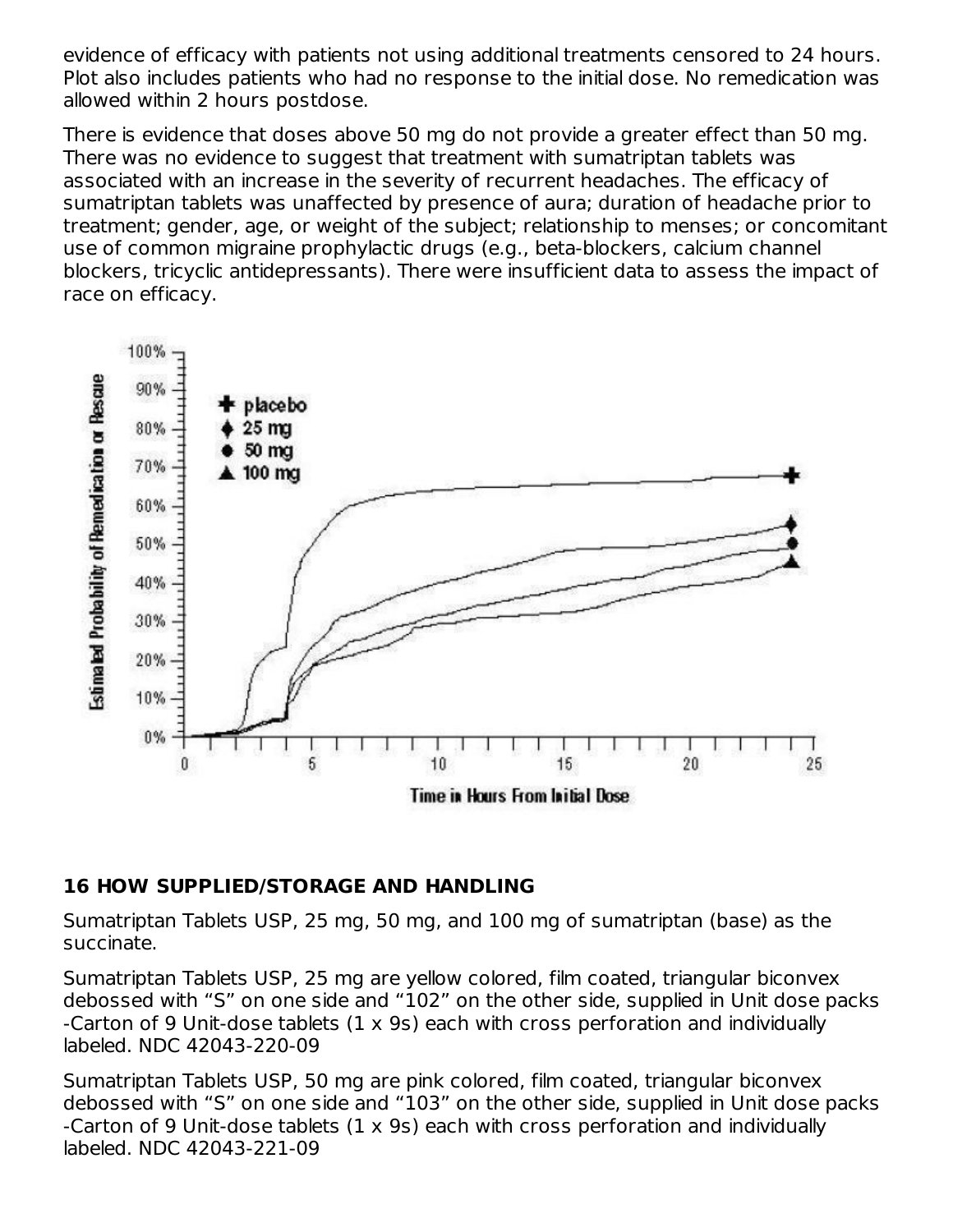Sumatriptan Tablets USP, 100 mg are white to off white, film coated, triangular biconvex debossed with "S" on one side and "104" on the other side, supplied in Unit dose packs -Carton of 9 Unit-dose tablets (1 x 9s) each with cross perforation and individually labeled. NDC 42043-222-09

Store at 20° to 25°C (68° and 77°F). [see USP Controlled Room Temperature].

# **17 PATIENT COUNSELING INFORMATION**

Advise the patient to read the FDA-approved patient labeling (Patient Information).

Risk of Myocardial Ischemia and/or Infarction, Prinzmetal's Angina, Other Vasospasm-Related Events, Arrhythmias, and Cerebrovascular Events

Inform patients that sumatriptan tablets may cause serious cardiovascular side effects such as myocardial infarction or stroke. Although serious cardiovascular events can occur without warning symptoms, patients should be alert for the signs and symptoms of chest pain, shortness of breath, irregular heartbeat, significant rise in blood pressure, weakness, and slurring of speech, and should ask for medical advice if any indicative sign or symptoms are observed. Apprise patients of the importance of this follow-up [see Warnings and Precautions (5.1, 5.2, 5.4, 5.5, 5.8)].

### Anaphylactic/Anaphylactoid Reactions

Inform patients that anaphylactic/anaphylactoid reactions have occurred in patients receiving sumatriptan tablets. Such reactions can be life-threatening or fatal. In general, anaphylactic reactions to drugs are more likely to occur in individuals with a history of sensitivity to multiple allergens [see Contraindications (4), Warnings and Precautions  $(5.9)$ ].

### Concomitant Use With Other Triptans or Ergot Medications

Inform patients that use of sumatriptan tablets within 24 hours of another triptan or an ergot-type medication (including dihydroergotamine or methysergide) is contraindicated [see Contraindications (4), Drug Interactions (7.1, 7.3)].

### Serotonin Syndrome

Caution patients about the risk of serotonin syndrome with the use of sumatriptan tablets or other triptans, particularly during combined use with SSRIs, SNRIs, TCAs, and MAO inhibitors [see Warnings and Precautions (5.7), Drug Interactions (7.4)].

### Medication Overuse Headache

Inform patients that use of acute migraine drugs for 10 or more days per month may lead to an exacerbation of headache and encourage patients to record headache frequency and drug use (e.g., by keeping a headache diary) [see Warnings and Precautions (5.6)].

### Pregnancy

Advise patients to notify their healthcare provider if they become pregnant during treatment or plan to become pregnant [see Use in Specific Populations (8.1)].

# Lactation

Advise patients to notify their healthcare provider if they are breastfeeding or plan to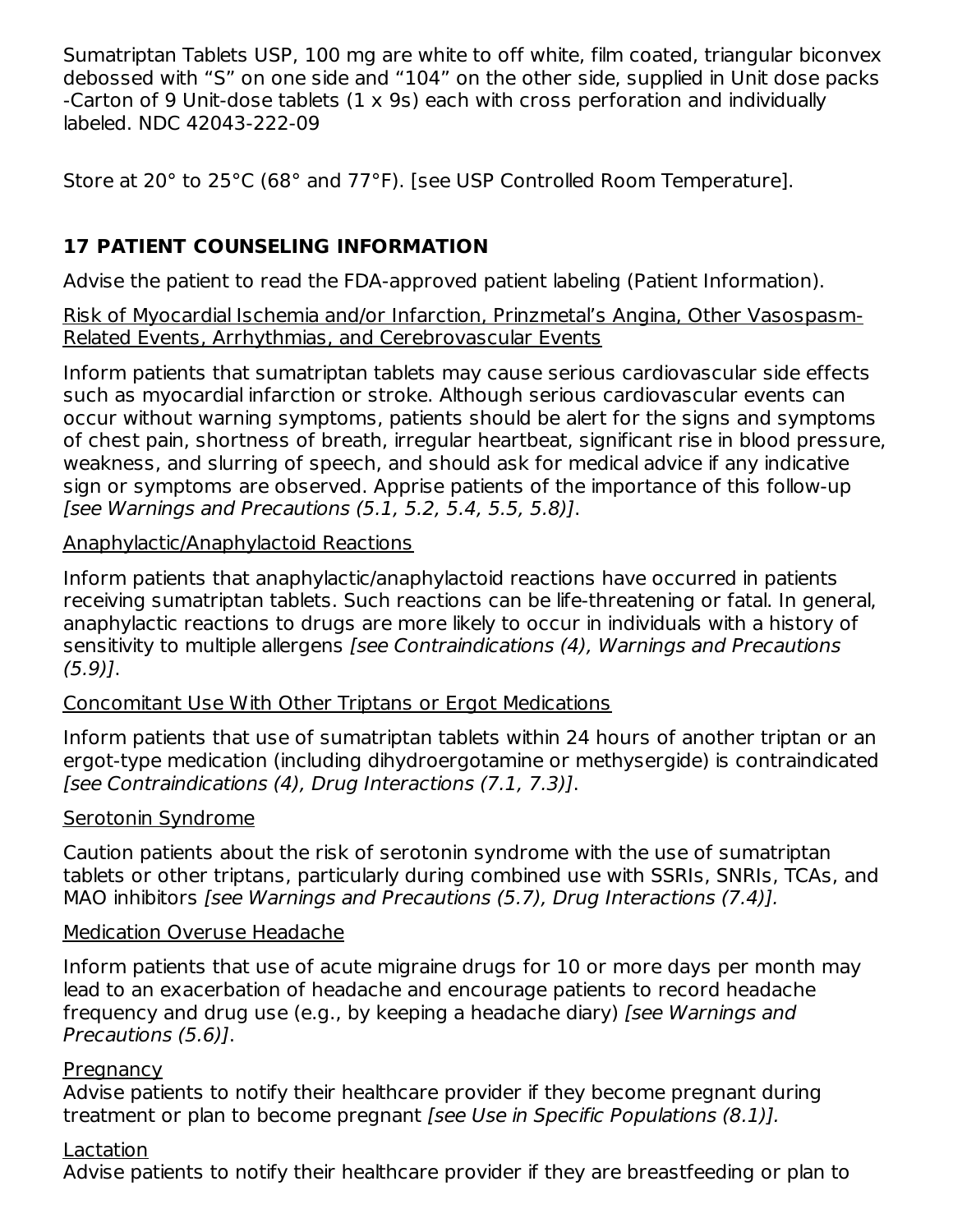breastfeed [see Use in Specific Populations (8.2)].

#### Ability to Perform Complex Tasks

Treatment with sumatriptan tablets may cause somnolence and dizziness; instruct patients to evaluate their ability to perform complex tasks after administration of sumatriptan tablets.

#### **PATIENT INFORMATION Sumatriptan (sue-mah-TRIP-tan) Tablets, USP**

**What is the most important information I should know about sumatriptan tablets?**

**Sumatriptan tablets can cause serious side effects, including:**

### **Heart attack and other heart problems. Heart problems may lead to death.**

#### **Stop taking sumatriptan tablets and get emergency medical help right away if you have any of the following symptoms of a heart attack:**

- discomfort in the center of your chest that lasts for more than a few minutes, or that goes away and comes back
- severe tightness, pain, pressure, or heaviness in your chest, throat, neck, or jaw
- pain or discomfort in your arms, back, neck, jaw, or stomach
- shortness of breath with or without chest discomfort
- breaking out in a cold sweat
- nausea or vomiting
- feeling lightheaded

Sumatriptan tablets are not for people with risk factors for heart disease unless a heart exam is done and shows no problem. You have a higher risk for heart disease if you:

- have high blood pressure
- have high cholesterol levels
- smoke
- are overweight
- have diabetes
- have a family history of heart disease

### **What are sumatriptan tablets?**

Sumatriptan tablets are a prescription medicine used to treat acute migraine headaches with or without aura in adults.

Sumatriptan tablets are not used to treat other types of headaches such as hemiplegic (that make you unable to move on one side of your body) or basilar (rare form of migraine with aura) migraines.

Sumatriptan tablets are not used to prevent or decrease the number of migraine headaches you have.

It is not known if sumatriptan tablets are safe and effective to treat cluster headaches.

It is not known if sumatriptan tablets are safe and effective in children under 18 years of age.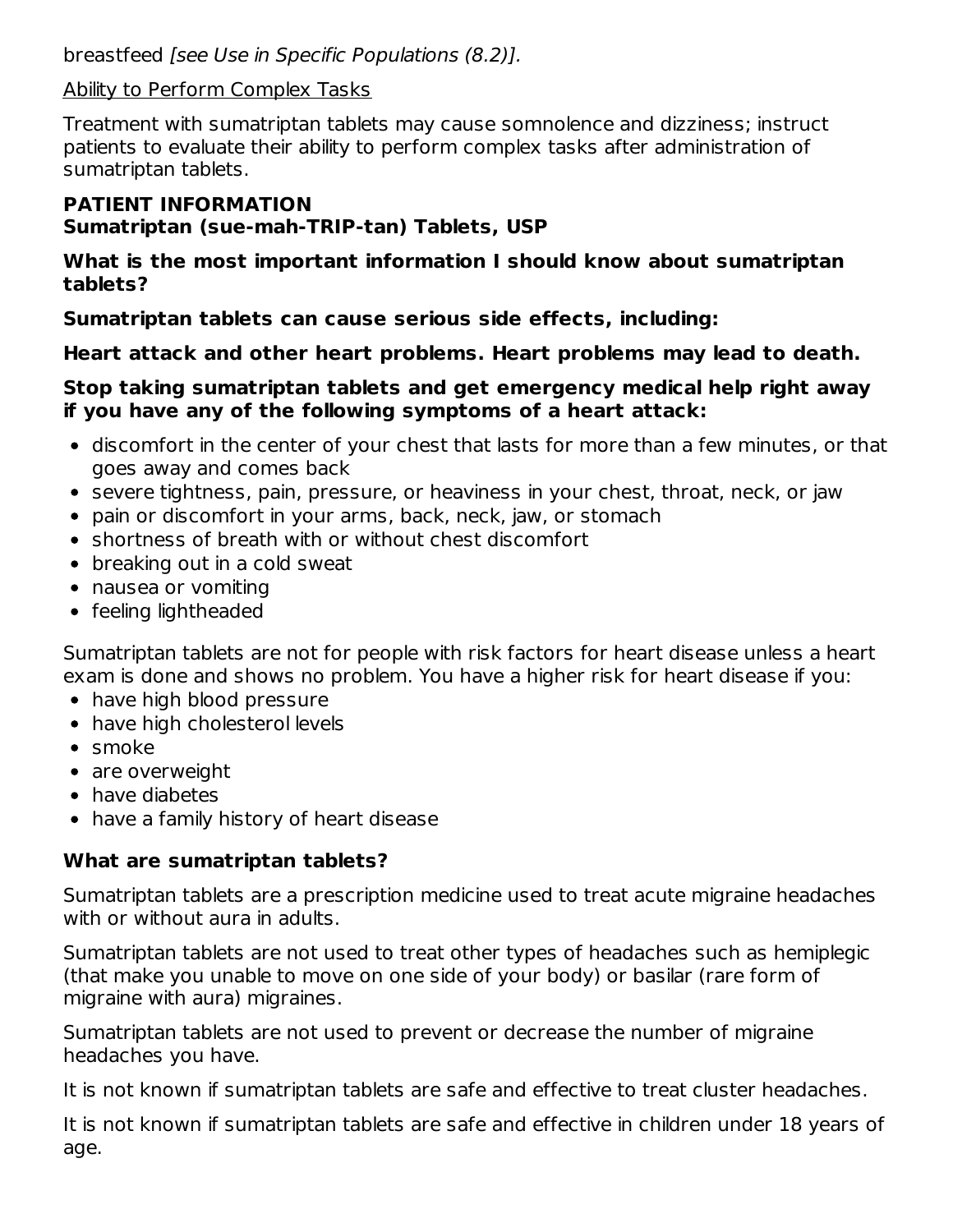### **Do not take sumatriptan tablets if you have:**

- heart problems or a history of heart problems
- narrowing of blood vessels to your legs, arms, stomach, or kidneys (peripheral vascular disease)
- uncontrolled high blood pressure
- severe liver problems
- hemiplegic migraines or basilar migraines. If you are not sure if you have these types of migraines, ask your healthcare provider.
- had a stroke, transient ischemic attacks (TIAs), or problems with your blood circulation
- taken any of the following medicines in the last 24 hours:
- almotriptan (AXERT)
- eletriptan (RELPAX)
- naratriptan (AMERGE)
- rizatriptan (MAXALT, MAXALT-MLT)
- sumatriptan and naproxen (TREXIMET)
- ergotamines (CAFERGOT, ERGOMAR, MIGERGOT)
- dihydroergotamine (D.H.E. 45, MIGRANAL)

Ask your healthcare provider if you are not sure if your medicine is listed above.

• an allergy to sumatriptan or any of the ingredients in sumatriptan tablets. See the end of this leaflet for a complete list of ingredients in sumatriptan tablets.

# **What should I tell my healthcare provider before taking sumatriptan tablets?**

Before you take sumatriptan tablets, tell your healthcare provider about all of your medical conditions, including if you:

- have high blood pressure.
- have high cholesterol.
- have diabetes.
- smoke.
- are overweight.
- have heart problems or family history of heart problems or stroke.
- have kidney problems.
- have liver problems.
- have had epilepsy or seizures.
- are not using effective birth control.
- are pregnant or plan to become pregnant. It is not known if sumatriptan tablets can harm your unborn baby.
- are breastfeeding or plan to breastfeed. Sumatriptan passes into your breast milk. It is not known if this can harm your baby. Talk with your healthcare provider about the best way to feed your baby if you take sumatriptan tablets.

# **Tell your healthcare provider about all the medicines you take,** including

prescription and over-the-counter medicines, vitamins, and herbal supplements.

Sumatriptan tablets and certain other medicines can affect each other, causing serious side effects.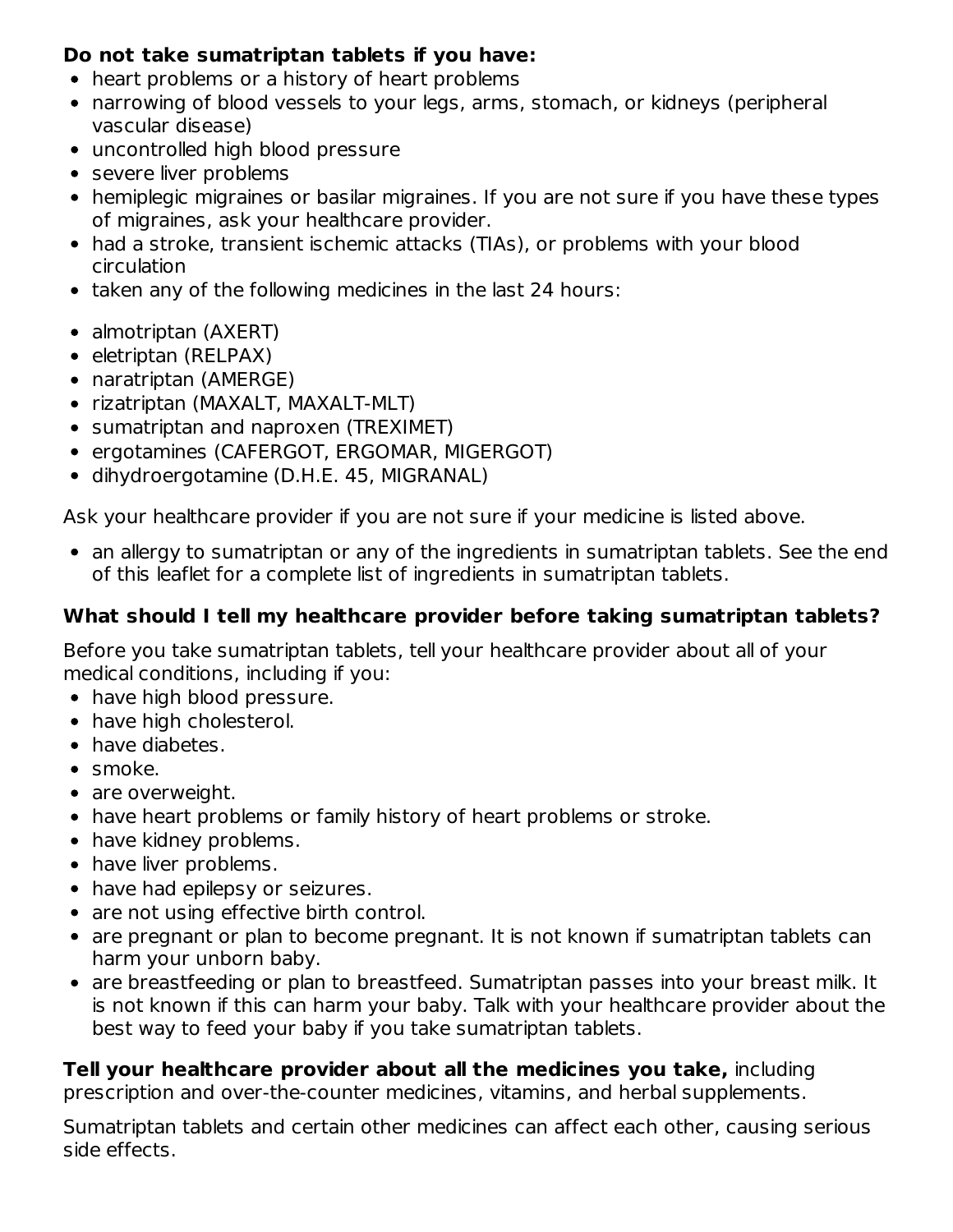**Especially tell your healthcare provider if** you take antidepressant medicines called:

- selective serotonin reuptake inhibitors (SSRIs)
- serotonin norepinephrine reuptake inhibitors (SNRIs)
- tricyclic antidepressants (TCAs)
- monoamine oxidase inhibitors (MAOIs)

Ask your healthcare provider or pharmacist for a list of these medicines if you are not sure.

Know the medicines you take. Keep a list of them to show your healthcare provider or pharmacist when you get a new medicine.

### **How should I take sumatriptan tablets?**

- Certain people should take their first dose of sumatriptan tablets in their healthcare provider's office or in another medical setting. Ask your healthcare provider if you should take your first dose in a medical setting.
- Take sumatriptan tablets exactly as your healthcare provider tells you to take it.
- Your healthcare provider may change your dose. Do not change your dose without first talking to your healthcare provider.
- Take sumatriptan tablets whole with water or other liquids.
- If you do not get any relief after your first tablet, do not take a second tablet without first talking with your healthcare provider.
- If your headache comes back or you only get some relief from your headache, you can take a second tablet 2 hours after the first tablet.
- Do not take more than 200 mg of sumatriptan tablets in a 24 hour period.
- If you take too much sumatriptan tablets, call your healthcare provider or go to the nearest hospital emergency room right away.
- You should write down when you have headaches and when you take sumatriptan tablets so you can talk with your healthcare provider about how sumatriptan tablets are working for you.

### **What should I avoid while taking sumatriptan tablets?**

Sumatriptan tablets can cause dizziness, weakness, or drowsiness. If you have these symptoms, do not drive a car, use machinery, or do anything where you need to be alert.

### **What are the possible side effects of sumatriptan tablets?**

**Sumatriptan tablets may cause serious side effects.** See "What is the most important information I should know about sumatriptan tablets?"

These serious side effects include:

- changes in color or sensation in your fingers and toes (Raynaud's syndrome)
- stomach and intestinal problems (gastrointestinal and colonic ischemic events).Symptoms of gastrointestinal and colonic ischemic events include:
- sudden or severe stomach pain
- stomach pain after meals
- weight loss
- nausea or vomiting
- constipation or diarrhea
- bloody diarrhea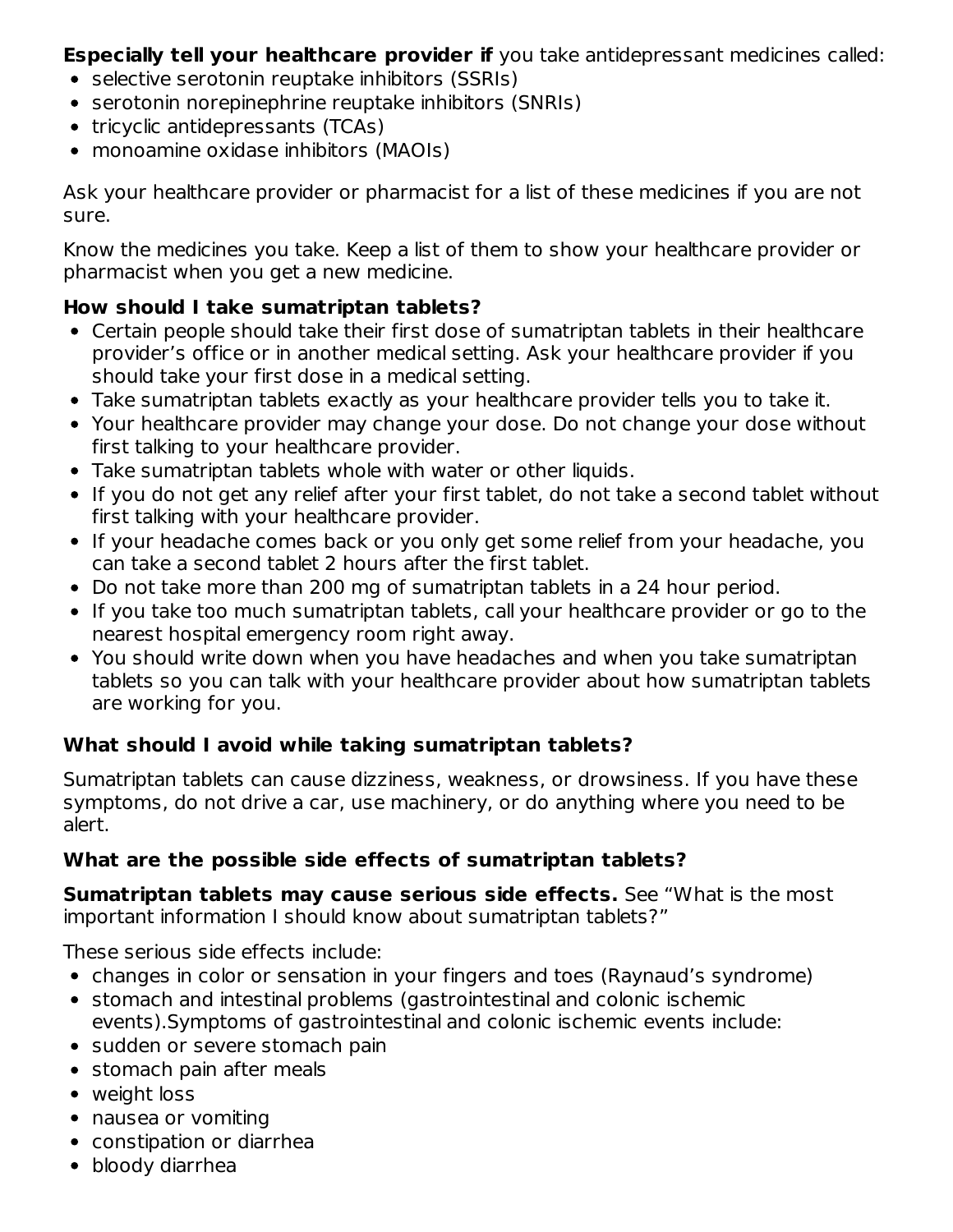- fever
- problems with blood circulation to your legs and feet (peripheral vascular ischemia). Symptoms of peripheral vascular ischemia include:
- cramping and pain in your legs or hips
- feeling of heaviness or tightness in your leg muscles
- burning or aching pain in your feet or toes while resting
- numbness, tingling, or weakness in your legs
- cold feeling or color changes in 1 or both legs or feet
- medication overuse headaches. Some people who use too many sumatriptan tablets may have worse headaches (medication overuse headache). If your headaches get worse, your healthcare provider may decide to stop your treatment with sumatriptan tablets.
- serotonin syndrome. Serotonin syndrome is a rare but serious problem that can happen in people using sumatriptan tablets, especially if sumatriptan tablets are used with anti-depressant medicines called SSRIs or SNRIs.

Call your healthcare provider right away if you have any of the following symptoms of serotonin syndrome:

- mental changes such as seeing things that are not there (hallucinations), agitation, or coma
- fast heartbeat
- changes in blood pressure
- high body temperature
- tight muscles
- trouble walking
- hives (itchy bumps); swelling of your tongue, mouth, or throat
- seizures. Seizures have happened in people taking sumatriptan tablets who have never had seizures before. Talk with your healthcare provider about your chance of having seizures while you take sumatriptan tablets.

The most common side effects of sumatriptan tablets include:

- tingling or numbness in your fingers or toes
- warm or cold feeling
- feeling weak, drowsy, or tired
- pain, discomfort, or stiffness in your neck, throat, jaw, or chest
- dizziness

Tell your healthcare provider if you have any side effect that bothers you or that does not go away.

These are not all the possible side effects of sumatriptan tablets. Call your doctor for medical advice about side effects. You may report side effects to FDA at 1-800-FDA-1088.

### **How should I store sumatriptan tablets?**

Store sumatriptan tablets at 20° to 25°C (68° to 77°F).

**Keep sumatriptan tablets and all medicines out of the reach of children.**

### **General information about the safe and effective use of sumatriptan tablets.**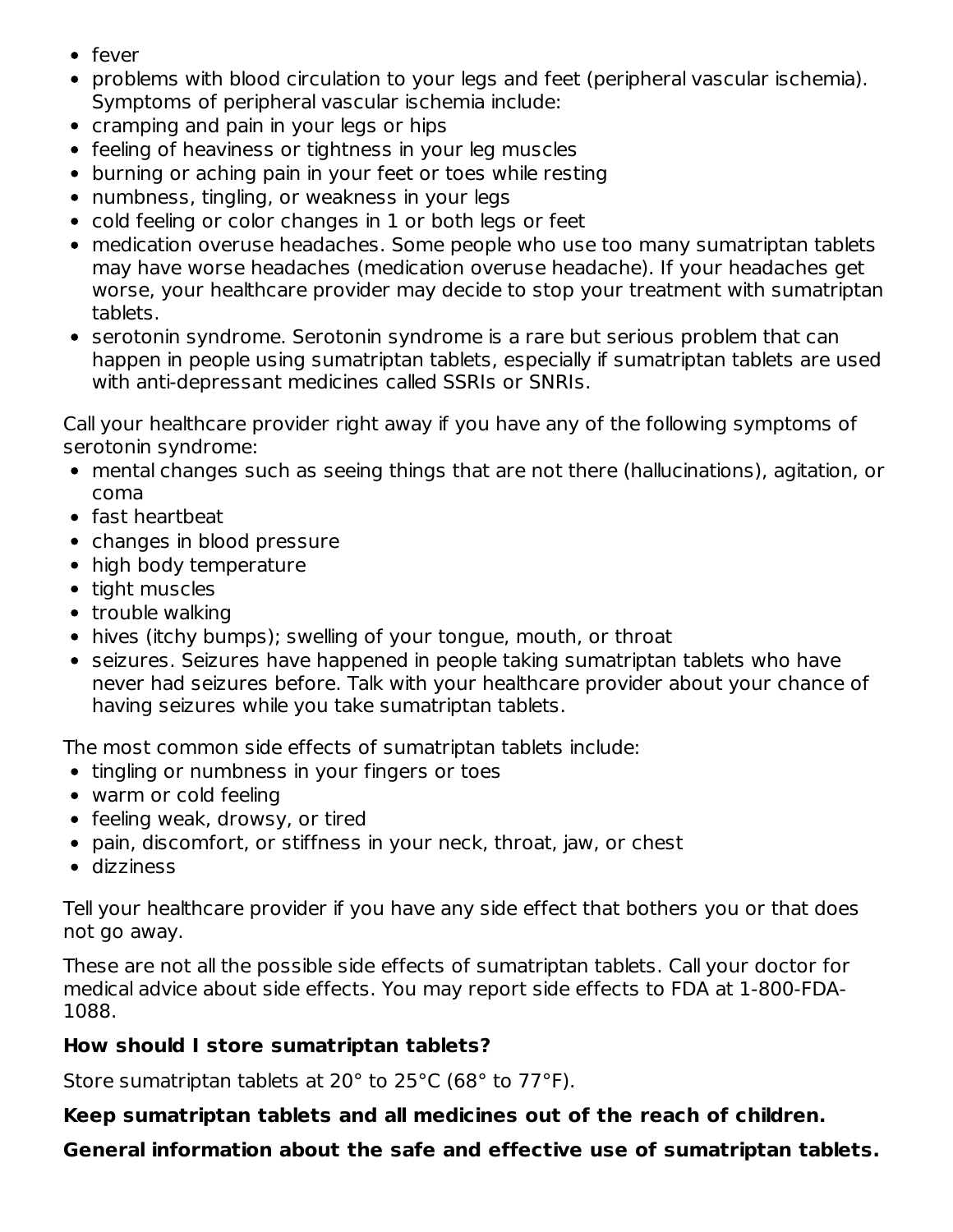Medicines are sometimes prescribed for purposes other than those listed in Patient Information leaflets. Do not use sumatriptan tablets for a condition for which they were not prescribed. Do not give sumatriptan tablets to other people, even if they have the same symptoms you have. They may harm them.

This Patient Information leaflet summarizes the most important information about sumatriptan tablets. If you would like more information, talk with your healthcare provider. You can ask your healthcare provider or pharmacist for information about sumatriptan tablets that is written for healthcare professionals.

For more information, call Orchid at 866-562-4590.

# **What are the ingredients in sumatriptan tablets?**

Active ingredient: sumatriptan succinate, USP

Inactive ingredients: croscarmellose sodium, dibasic calcium phosphate, magnesium stearate, microcrystalline cellulose, sodium bicarbonate, and opadry. The components of opadry yellow used in the formulation of 25 mg tablets are hypromellose, titanium dioxide, polyethylene glycol 6000, iron oxide yellow, and polysorbate 80. The components of opadry pink used in the formulation of 50 mg tablets are hypromellose, titanium dioxide, polyethylene glycol 400, and iron oxide red. The components of opadry white used in the formulation of 100 mg tablets are hypromellose, titanium dioxide, and polyethylene glycol 400.

The brands listed in this patient information leaflet are trademarks of their respective owners and are not trademarks of Orchid Healthcare. The makers of these brands are not affiliated with and do not endorse Orchid Healthcare or its products.

This Patient Information has been approved by the U.S. Food and Drug Administration.

Manufactured for : OrchidPharma, Inc. Princeton,NJ 08540, USA

Manufactured by : Orchid Healthcare (A Division of Orchid Pharma Ltd.) Irungattukottai - 602 117, India

Revised 10/18

948026666

Rx only

OrchidPharma

NDC 42043-**220**-09

**Sumatriptan**

**Tablets, USP**

**25 mg**

**PHARMACIST: Dispense the patient information leaflet with the drug product.**

**9 film-coated tablets**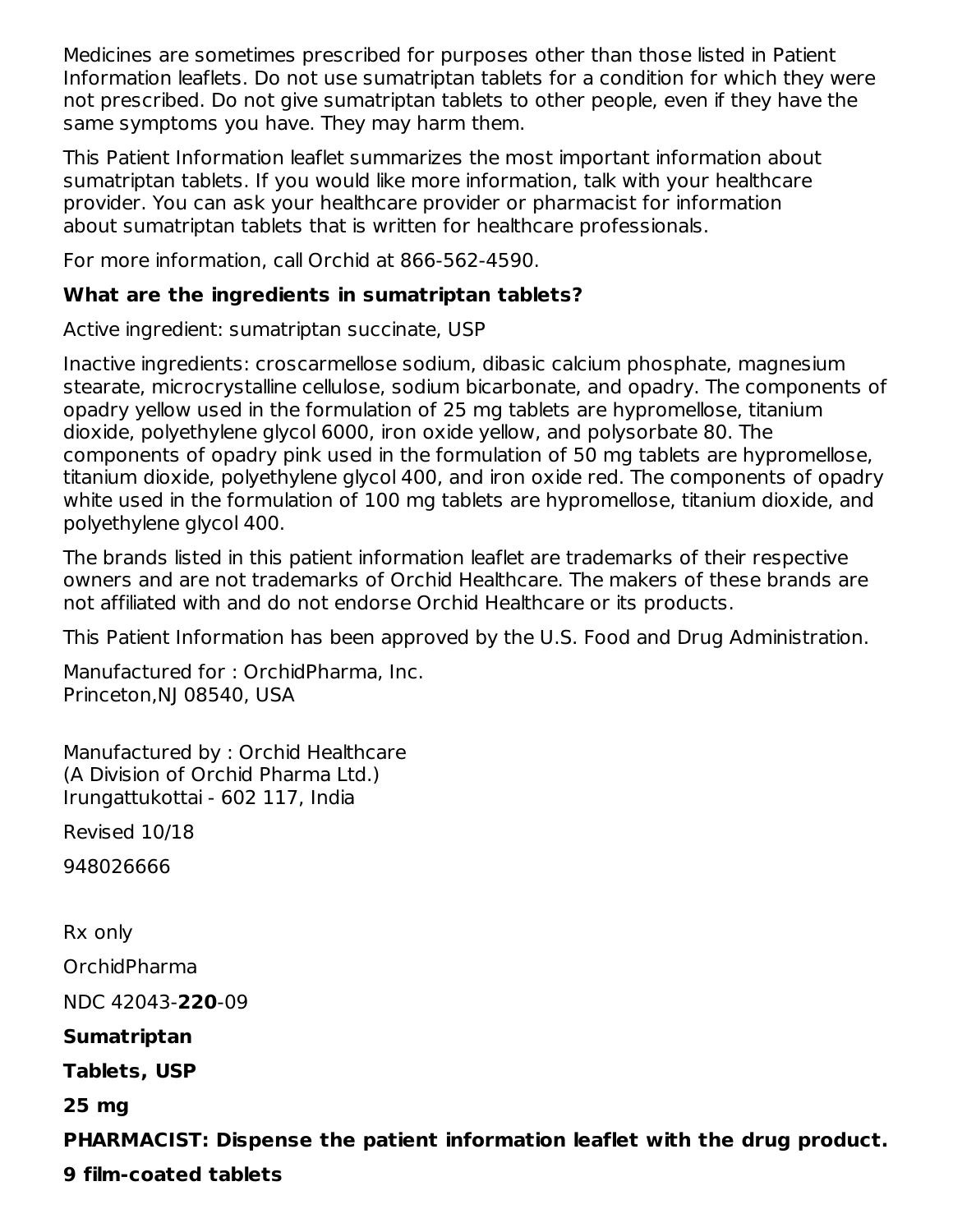#### **1 Blister of 9 Tablets**



Rx only OrchidPharma NDC 42043-**221**-09 **Sumatriptan Tablets, USP**

#### **50 mg**

**PHARMACIST: Dispense the patient information leaflet with the drug product.**

**9 film-coated tablets**

**1 Blister of 9 Tablets**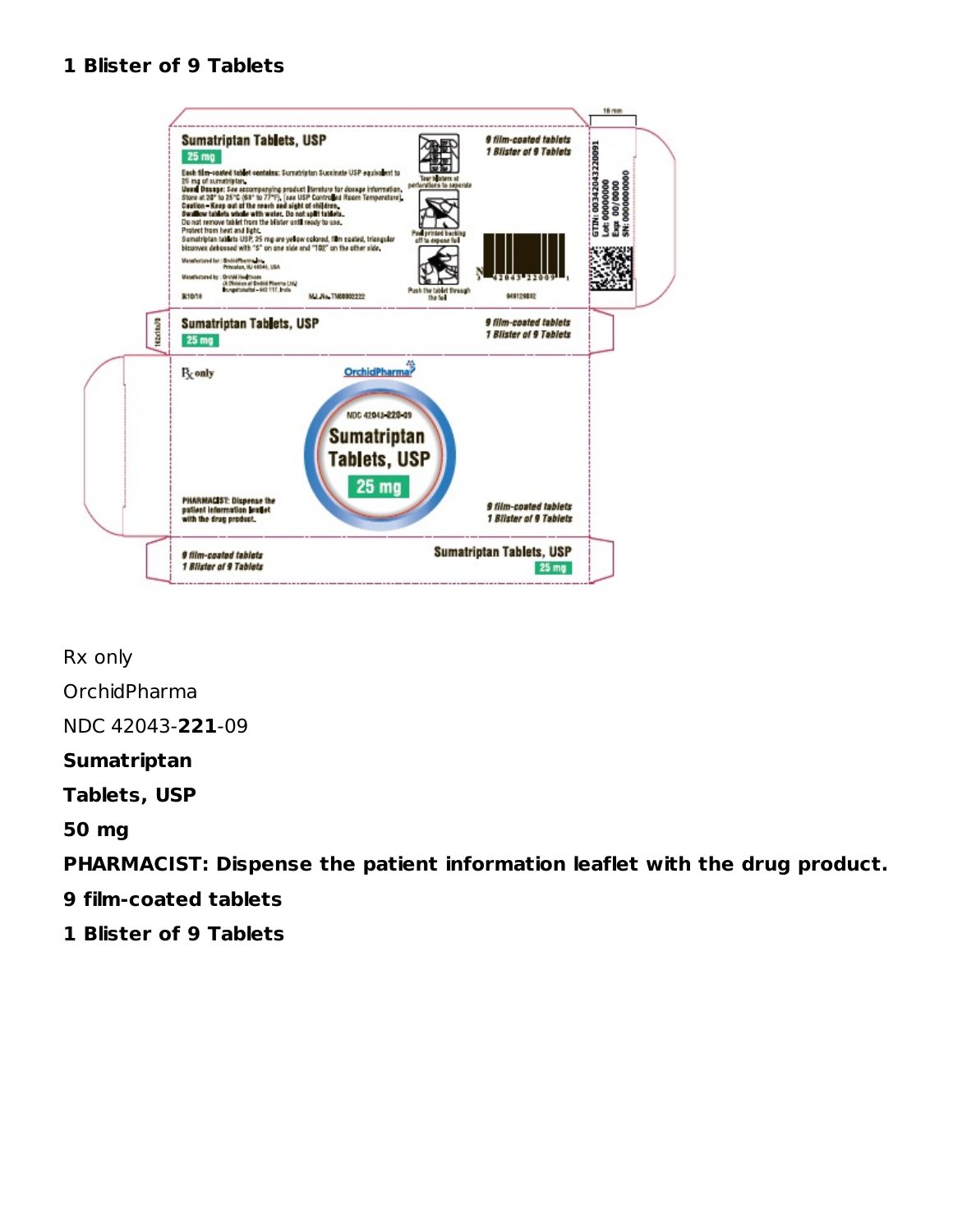

Rx only

OrchidPharma

NDC 42043-**222**-09

### **Sumatriptan**

**Tablets, USP**

**100 mg**

**PHARMACIST: Dispense the patient information leaflet with the drug product.**

- **9 film-coated tablets**
- **1 Blister of 9 Tablets**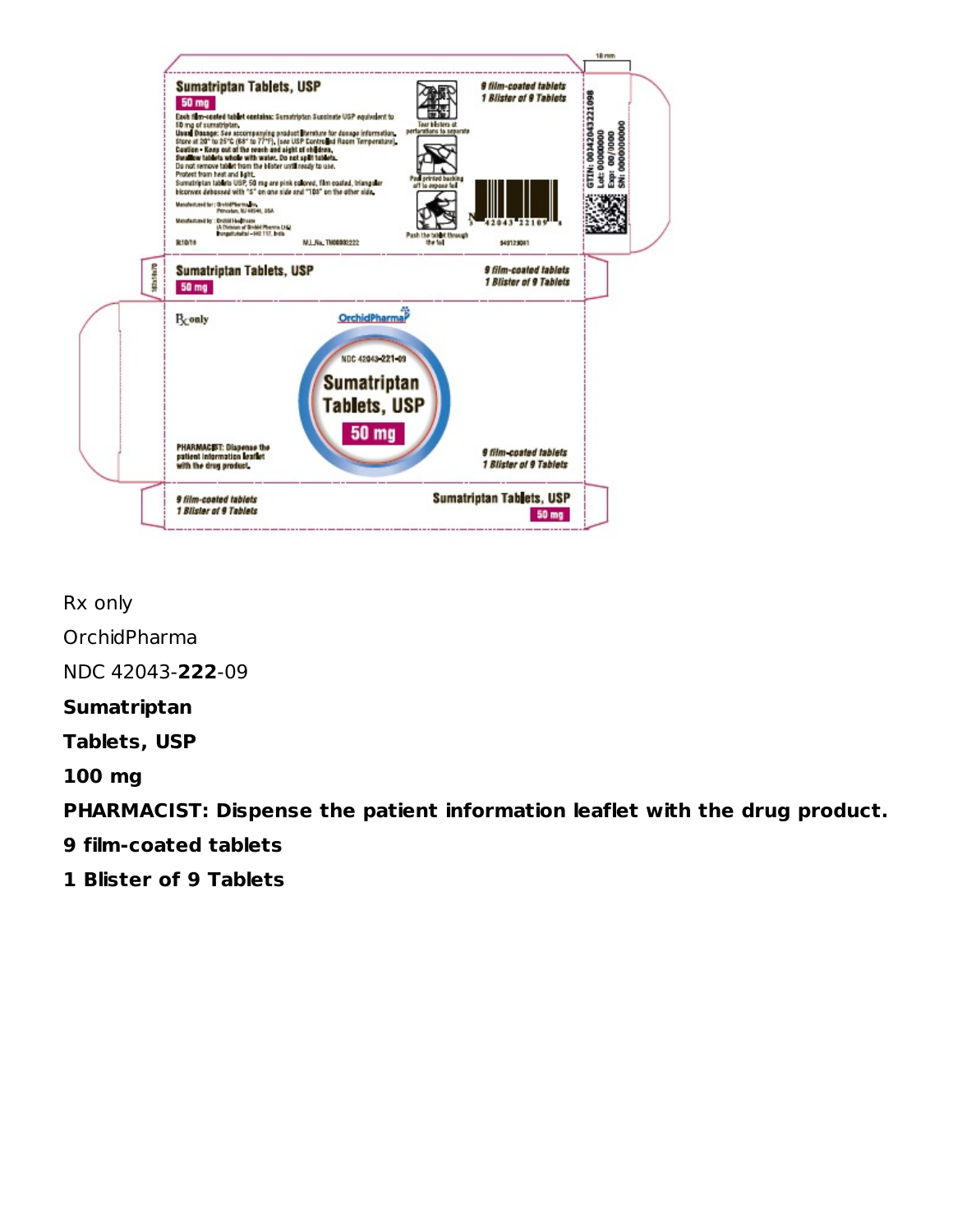

| <b>SUMATRIPTAN</b><br>sumatriptan tablet, film coated                        |                         |                           |                                    |  |                  |
|------------------------------------------------------------------------------|-------------------------|---------------------------|------------------------------------|--|------------------|
|                                                                              |                         |                           |                                    |  |                  |
| <b>Product Information</b>                                                   |                         |                           |                                    |  |                  |
| <b>Product Type</b>                                                          | HUMAN PRESCRIPTION DRUG | <b>Item Code (Source)</b> |                                    |  | NDC:42043-220    |
| <b>Route of Administration</b>                                               | ORAI                    |                           |                                    |  |                  |
|                                                                              |                         |                           |                                    |  |                  |
|                                                                              |                         |                           |                                    |  |                  |
| <b>Active Ingredient/Active Moiety</b>                                       |                         |                           |                                    |  |                  |
|                                                                              | <b>Ingredient Name</b>  |                           | <b>Basis of</b><br><b>Strength</b> |  | <b>Strength</b>  |
| SUMATRIPTAN SUCCINATE (UNII: J8BDZ 68989) (SUMATRIPTAN -<br>UNII:8R78F6L9VO) |                         |                           | <b>SUMATRIPTAN</b>                 |  | 25 <sub>mg</sub> |
|                                                                              |                         |                           |                                    |  |                  |
| <b>Inactive Ingredients</b>                                                  |                         |                           |                                    |  |                  |
|                                                                              | <b>Ingredient Name</b>  |                           |                                    |  | <b>Strength</b>  |
| <b>CROSCARMELLOSE SODIUM (UNII: M280L1HH48)</b>                              |                         |                           |                                    |  |                  |
| <b>CALCIUM PHOSPHATE, DIBASIC, ANHYDROUS (UNII: L11K75P92))</b>              |                         |                           |                                    |  |                  |
| MAGNESIUM STEARATE (UNII: 70097M6I30)                                        |                         |                           |                                    |  |                  |
| <b>CELLULOSE, MICROCRYSTALLINE (UNII: OP1R32D61U)</b>                        |                         |                           |                                    |  |                  |
| <b>SODIUM BICARBONATE (UNII: 8MDF5V39QO)</b>                                 |                         |                           |                                    |  |                  |
| HYPROMELLOSE 2910 (3 MPA.S) (UNII: 0VUT3PMY82)                               |                         |                           |                                    |  |                  |
| TITANIUM DIOXIDE (UNII: 15FIX9V2JP)                                          |                         |                           |                                    |  |                  |
| POLYETHYLENE GLYCOL 6000 (UNII: 30IQX730WE)                                  |                         |                           |                                    |  |                  |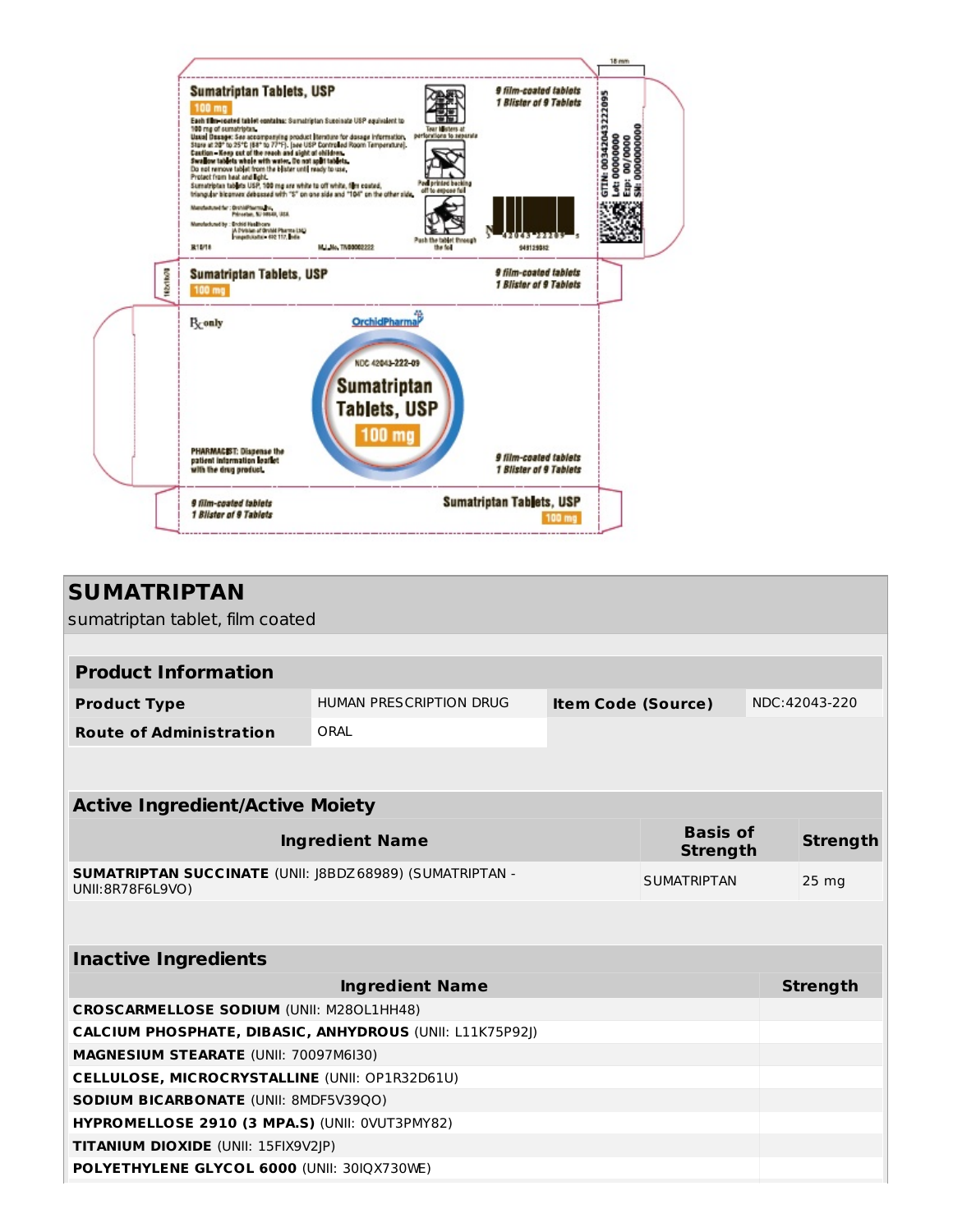|   | FERRIC OXIDE YELLOW (UNII: EX43802MRT)<br>POLYSORBATE 80 (UNII: 60ZP39ZG8H) |            |                                                                |                                       |                    |                              |                                     |  |
|---|-----------------------------------------------------------------------------|------------|----------------------------------------------------------------|---------------------------------------|--------------------|------------------------------|-------------------------------------|--|
|   |                                                                             |            |                                                                |                                       |                    |                              |                                     |  |
|   |                                                                             |            |                                                                |                                       |                    |                              |                                     |  |
|   | <b>Product Characteristics</b>                                              |            |                                                                |                                       |                    |                              |                                     |  |
|   | Color                                                                       | yellow     |                                                                | <b>Score</b>                          |                    |                              | no score                            |  |
|   | <b>Shape</b>                                                                |            | TRIANGLE (triangular biconvex)                                 | <b>Size</b>                           |                    | 7 <sub>mm</sub>              |                                     |  |
|   | <b>Flavor</b>                                                               |            |                                                                | <b>Imprint Code</b>                   |                    | S;102                        |                                     |  |
|   | <b>Contains</b>                                                             |            |                                                                |                                       |                    |                              |                                     |  |
|   |                                                                             |            |                                                                |                                       |                    |                              |                                     |  |
|   |                                                                             |            |                                                                |                                       |                    |                              |                                     |  |
|   | <b>Packaging</b>                                                            |            |                                                                |                                       |                    |                              |                                     |  |
| # | <b>Item Code</b>                                                            |            | <b>Package Description</b>                                     | <b>Marketing Start</b><br><b>Date</b> |                    |                              | <b>Marketing End</b><br><b>Date</b> |  |
| 1 | NDC:42043-220-1 in 1 CARTON<br>09                                           |            |                                                                | 03/04/2020                            |                    |                              |                                     |  |
| 1 |                                                                             |            | NDC: 42043-220- 9 in 1 BLISTER PACK; Type 0: Not a Combination |                                       |                    |                              |                                     |  |
|   | 00                                                                          | Product    |                                                                |                                       |                    |                              |                                     |  |
|   |                                                                             |            |                                                                |                                       |                    |                              |                                     |  |
|   |                                                                             |            |                                                                |                                       |                    |                              |                                     |  |
|   | <b>Marketing Information</b>                                                |            |                                                                |                                       |                    |                              |                                     |  |
|   | <b>Marketing</b><br><b>Category</b>                                         |            | <b>Application Number or Monograph</b><br><b>Citation</b>      | <b>Marketing Start</b><br><b>Date</b> |                    | <b>Marketing End</b><br>Date |                                     |  |
|   | <b>ANDA</b>                                                                 | ANDA078284 |                                                                | 03/04/2020                            |                    |                              |                                     |  |
|   |                                                                             |            |                                                                |                                       |                    |                              |                                     |  |
|   |                                                                             |            |                                                                |                                       |                    |                              |                                     |  |
|   | <b>SUMATRIPTAN</b>                                                          |            |                                                                |                                       |                    |                              |                                     |  |
|   | sumatriptan tablet, film coated                                             |            |                                                                |                                       |                    |                              |                                     |  |
|   |                                                                             |            |                                                                |                                       |                    |                              |                                     |  |
|   | <b>Product Information</b>                                                  |            |                                                                |                                       |                    |                              |                                     |  |
|   | <b>Product Type</b>                                                         |            | HUMAN PRESCRIPTION DRUG                                        | <b>Item Code (Source)</b>             |                    |                              | NDC:42043-221                       |  |
|   | <b>Route of Administration</b>                                              |            | ORAL                                                           |                                       |                    |                              |                                     |  |
|   |                                                                             |            |                                                                |                                       |                    |                              |                                     |  |
|   |                                                                             |            |                                                                |                                       |                    |                              |                                     |  |
|   | <b>Active Ingredient/Active Moiety</b>                                      |            |                                                                |                                       |                    |                              |                                     |  |
|   |                                                                             |            | <b>Ingredient Name</b>                                         |                                       | <b>Basis of</b>    |                              | <b>Strength</b>                     |  |
|   |                                                                             |            |                                                                |                                       | <b>Strength</b>    |                              |                                     |  |
|   | UNII: 8R78F6L9VO)                                                           |            | SUMATRIPTAN SUCCINATE (UNII: J8BDZ 68989) (SUMATRIPTAN -       |                                       | <b>SUMATRIPTAN</b> |                              | 50 mg                               |  |
|   |                                                                             |            |                                                                |                                       |                    |                              |                                     |  |
|   |                                                                             |            |                                                                |                                       |                    |                              |                                     |  |
|   | <b>Inactive Ingredients</b>                                                 |            |                                                                |                                       |                    |                              |                                     |  |
|   |                                                                             |            | <b>Ingredient Name</b>                                         |                                       |                    |                              | <b>Strength</b>                     |  |
|   | <b>CROSCARMELLOSE SODIUM (UNII: M280L1HH48)</b>                             |            |                                                                |                                       |                    |                              |                                     |  |
|   | CALCIUM PHOSPHATE, DIBASIC, ANHYDROUS (UNII: L11K75P92J)                    |            |                                                                |                                       |                    |                              |                                     |  |

**MAGNESIUM STEARATE** (UNII: 70097M6I30)

**SODIUM BICARBONATE** (UNII: 8MDF5V39QO)

**CELLULOSE, MICROCRYSTALLINE** (UNII: OP1R32D61U)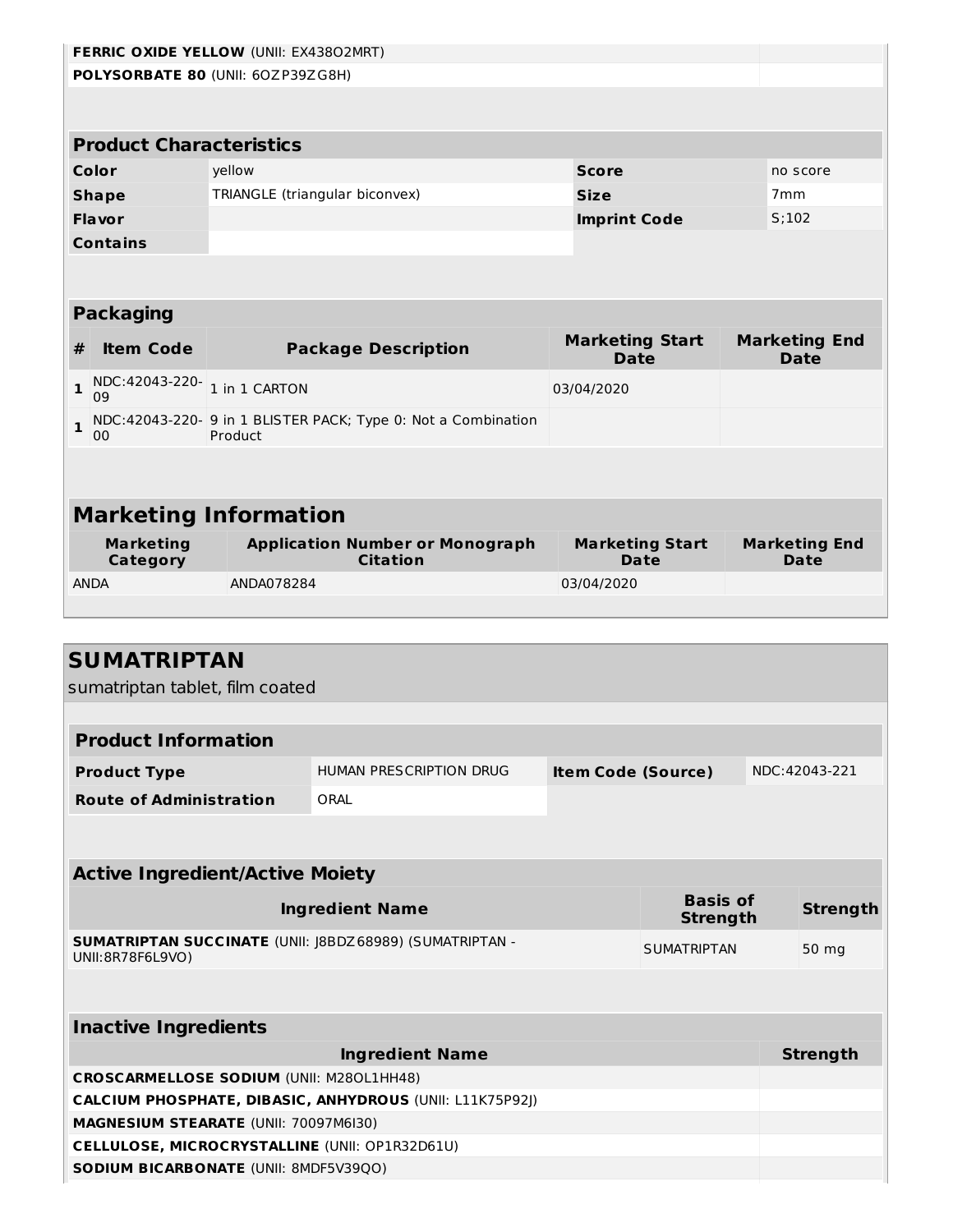|              | HYPROMELLOSE 2910 (3 MPA.S) (UNII: 0VUT3PMY82) |                                                                           |  |                                       |  |                                     |  |  |  |
|--------------|------------------------------------------------|---------------------------------------------------------------------------|--|---------------------------------------|--|-------------------------------------|--|--|--|
|              |                                                | <b>TITANIUM DIOXIDE (UNII: 15FIX9V2JP)</b>                                |  |                                       |  |                                     |  |  |  |
|              | POLYETHYLENE GLYCOL 400 (UNII: B697894SGQ)     |                                                                           |  |                                       |  |                                     |  |  |  |
|              | FERRIC OXIDE RED (UNII: 1K09F3G675)            |                                                                           |  |                                       |  |                                     |  |  |  |
|              |                                                |                                                                           |  |                                       |  |                                     |  |  |  |
|              |                                                |                                                                           |  |                                       |  |                                     |  |  |  |
|              | <b>Product Characteristics</b>                 |                                                                           |  |                                       |  |                                     |  |  |  |
|              | Color                                          | pink                                                                      |  | <b>Score</b>                          |  | no score                            |  |  |  |
|              | <b>Shape</b>                                   | TRIANGLE (triangular biconvex)                                            |  | <b>Size</b>                           |  | 8 <sub>mm</sub>                     |  |  |  |
|              | Flavor                                         |                                                                           |  | <b>Imprint Code</b>                   |  | S:103                               |  |  |  |
|              | <b>Contains</b>                                |                                                                           |  |                                       |  |                                     |  |  |  |
|              |                                                |                                                                           |  |                                       |  |                                     |  |  |  |
|              |                                                |                                                                           |  |                                       |  |                                     |  |  |  |
|              | <b>Packaging</b>                               |                                                                           |  |                                       |  |                                     |  |  |  |
| #            | <b>Item Code</b>                               | <b>Package Description</b>                                                |  | <b>Marketing Start</b><br><b>Date</b> |  | <b>Marketing End</b><br><b>Date</b> |  |  |  |
| $\mathbf{1}$ | NDC:42043-221- 1 in 1 CARTON<br>09             |                                                                           |  | 03/04/2020                            |  |                                     |  |  |  |
| $\mathbf{1}$ | 00                                             | NDC: 42043-221- 9 in 1 BLISTER PACK; Type 0: Not a Combination<br>Product |  |                                       |  |                                     |  |  |  |
|              |                                                |                                                                           |  |                                       |  |                                     |  |  |  |
|              |                                                |                                                                           |  |                                       |  |                                     |  |  |  |
|              | <b>Marketing Information</b>                   |                                                                           |  |                                       |  |                                     |  |  |  |
|              | <b>Marketing</b><br>Category                   | <b>Application Number or Monograph</b><br><b>Citation</b>                 |  | <b>Marketing Start</b><br><b>Date</b> |  | <b>Marketing End</b><br><b>Date</b> |  |  |  |
|              | <b>ANDA</b>                                    | ANDA078284                                                                |  | 03/04/2020                            |  |                                     |  |  |  |
|              |                                                |                                                                           |  |                                       |  |                                     |  |  |  |

| <b>SUMATRIPTAN</b><br>sumatriptan tablet, film coated                        |                                |                           |                                    |  |                 |  |
|------------------------------------------------------------------------------|--------------------------------|---------------------------|------------------------------------|--|-----------------|--|
|                                                                              |                                |                           |                                    |  |                 |  |
| <b>Product Information</b>                                                   |                                |                           |                                    |  |                 |  |
| <b>Product Type</b>                                                          | <b>HUMAN PRESCRIPTION DRUG</b> | <b>Item Code (Source)</b> |                                    |  | NDC:42043-222   |  |
| <b>Route of Administration</b>                                               | ORAL                           |                           |                                    |  |                 |  |
|                                                                              |                                |                           |                                    |  |                 |  |
| <b>Active Ingredient/Active Moiety</b>                                       |                                |                           |                                    |  |                 |  |
|                                                                              | <b>Ingredient Name</b>         |                           | <b>Basis of</b><br><b>Strength</b> |  | <b>Strength</b> |  |
| SUMATRIPTAN SUCCINATE (UNII: J8BDZ 68989) (SUMATRIPTAN -<br>UNII:8R78F6L9VO) |                                |                           | <b>SUMATRIPTAN</b>                 |  | $100$ mg        |  |
|                                                                              |                                |                           |                                    |  |                 |  |
| <b>Inactive Ingredients</b>                                                  |                                |                           |                                    |  |                 |  |
|                                                                              | <b>Ingredient Name</b>         |                           |                                    |  | <b>Strength</b> |  |
| <b>CROSCARMELLOSE SODIUM (UNII: M280L1HH48)</b>                              |                                |                           |                                    |  |                 |  |
| CALCIUM PHOSPHATE, DIBASIC, ANHYDROUS (UNII: L11K75P92J)                     |                                |                           |                                    |  |                 |  |

**MAGNESIUM STEARATE** (UNII: 70097M6I30)